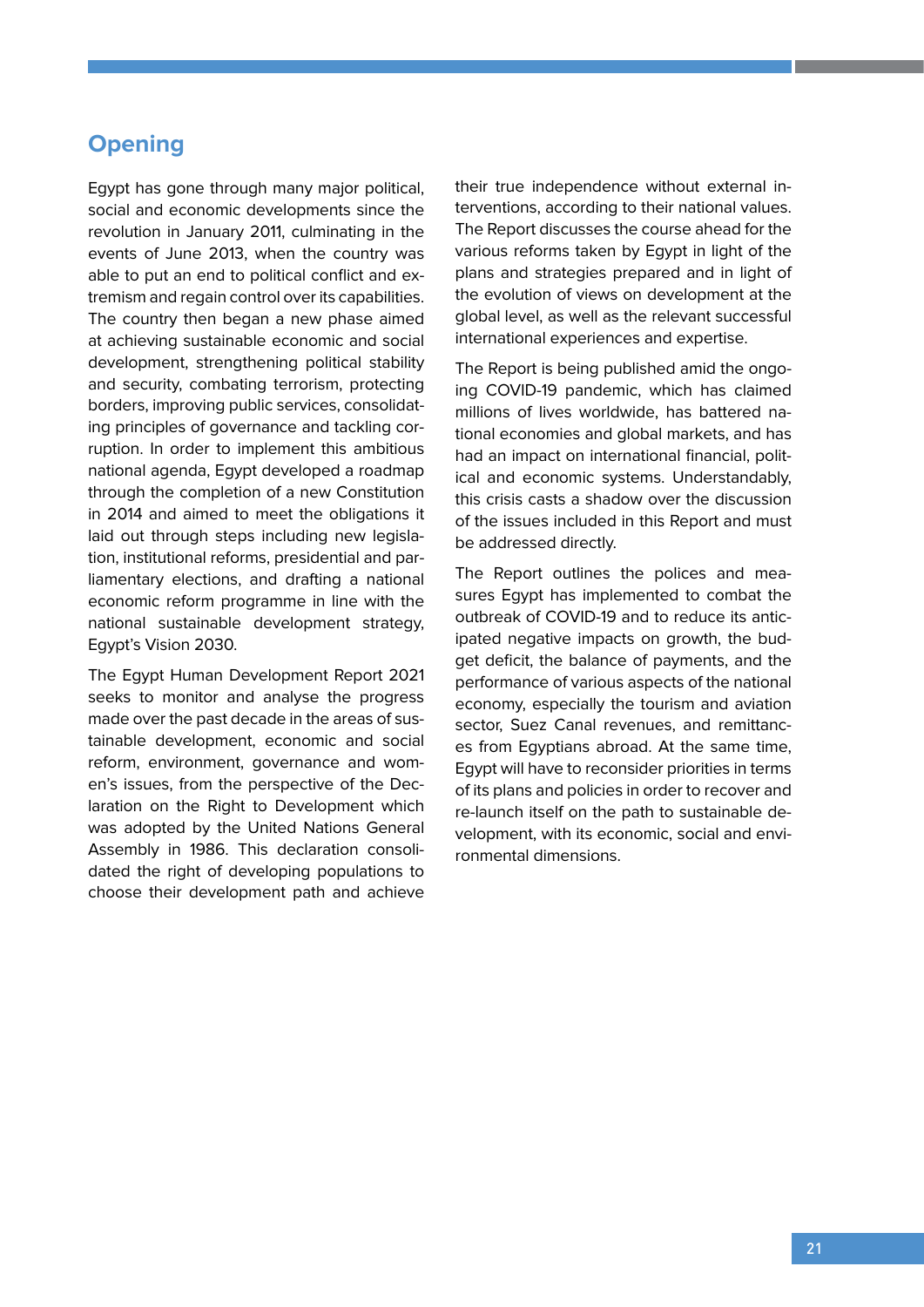### **Executive summary**

The Egypt Human Development Report 2021 is of particular significance as it comes a decade after the publication of the previous Human Development Report in 2010. As a result, the new Report covers an unprecedented period in Egypt's history, from 2011 to 2021, which includes the revolutions of January 2011 and June 2013. These upheavals changed the course of the development process in Egypt. The 2021 Report, entitled Development, a right for all: Egypt's pathways and prospects, aims to provide an in-depth analysis of a set of key human development issues that significantly affect work to achieve the United Nations Sustainable Development Goals (SDGs). The Report provides an analytical review of the policies adopted and implemented during this period and their impact on Egyptians. Building on those findings and on the Government Action Programme, it puts forward a set of policies for the future that would further boost the process of human development commenced by Egypt. The Report covers a number of key development issues, including investment in human capital, economic and social reforms, environment, governance and women's issues. It approaches these issues from the perspective of the Declaration on the Right to Development, issued by the United Nations General Assembly in 1986, which consolidated the right of developing populations to choose their development path and achieve self-determination without external intervention, according to their national values.

The Egypt Human Development Report 2021 relies on a variety of primary and secondary data sources, including interviews with many experts and specialists. It makes use of available data from local, regional and international sources and indicators related to the implementation of international and national sustainable development objectives. It also uses international and national human development reports, as well as documents, laws, strategies,

and reports issued by the Egyptian authorities. In particular, the Report benefits from data from the 2017 Population, Housing, and Establishments Census, the 2018 Economic Census, and the 2019 Household Income, Expenditure and Consumption Survey, all conducted by Egypt's Central Agency for Public Mobilization and Statistics.

The Report's conceptual framework is based on an in-depth review of the relevant literature. The conceptual framework highlights the interconnected nature of, and relationships between, human development and sustainable development's three dimensions – the economic, the social and the environmental. The Report preparation process was characterized by cooperation between Egyptian government bodies, the United Nations Development Programme (UNDP), and those in charge of preparing the Report, to ensure the provision of the necessary information. The Report was subject to a comprehensive critical reading process involving a variety of experts and specialists in relevant areas, including academics, practitioners and civil society. The six chapters of the Report monitor and analyse a number of development topics over the past 10 years: investment in human capital, economic development, social protection, women's empowerment, environmental sustainability, and governance.

#### **1. Investment in human capital: Towards a modern system of education, health and adequate housing**

In recent years, Egypt has committed to implementing reforms in the areas of health, education, scientific research and housing, with a particular focus on dimensions related to quality and competitiveness. These efforts draw on the commitments in Egypt's 2014 Constitution regarding these sectors, and on the three themes of the national sustainable development strategy, Egypt's Vision 2030. The area of investment in human capital is related to two themes under the strategy's social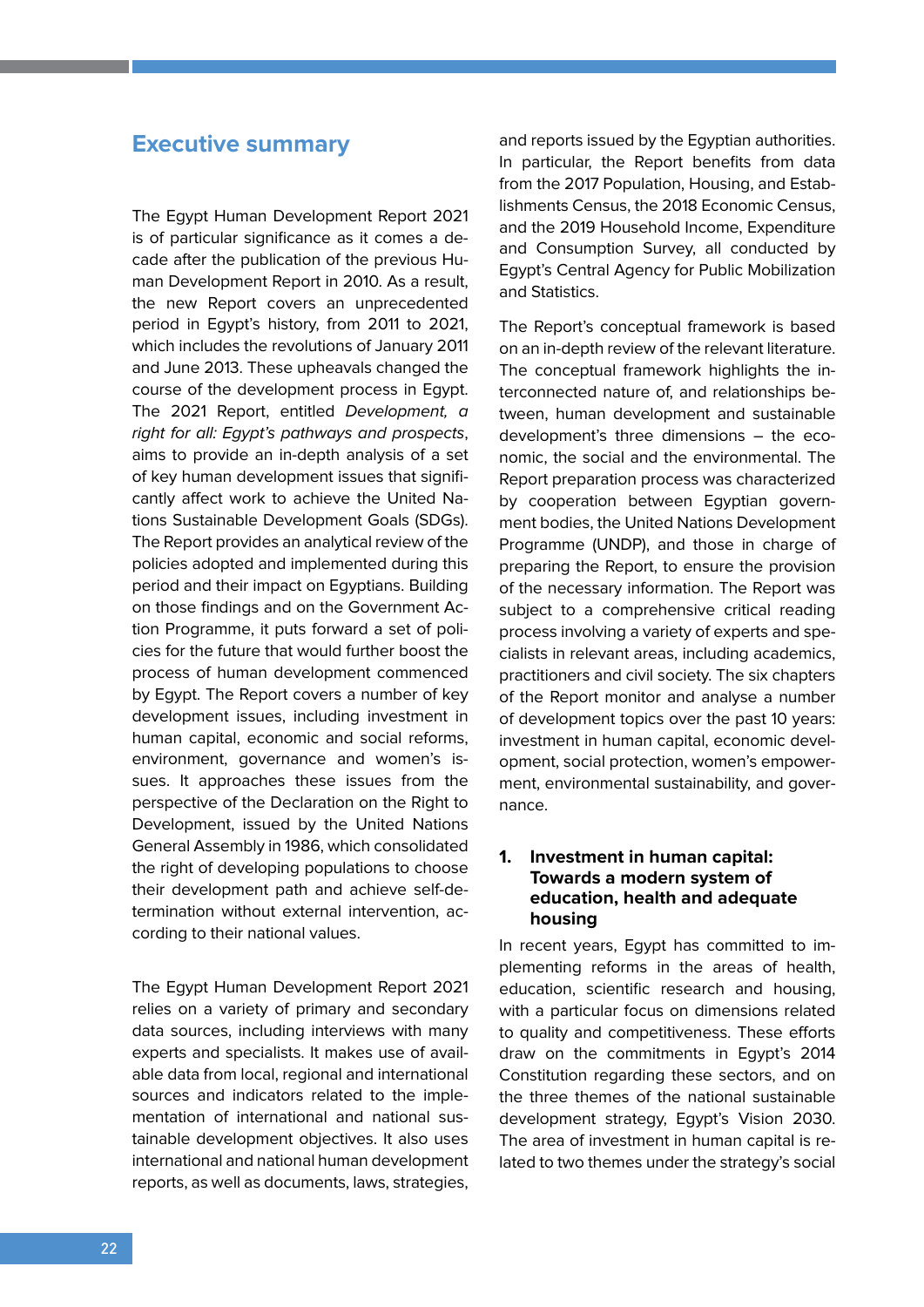dimension – health and education and training – as well as a theme under the economic dimension – knowledge, innovation and scientific research.<sup>1</sup> Furthermore, in 2014, Egypt adopted the Strategic Plan of Pre-University Education 2014-2030, and in 2018, it launched the National Education Project, which took three years to prepare and focuses on public schools, which make up the vast majority of schools in the country.

The performance of the pre-university education sector in Egypt has improved over the past 10 years according to accessibility indicators, as net and gross enrolment rates at all educational levels have increased. These successes have been concentrated in the primary education stage. Accordingly, Egypt is seeking to increase enrolment rates at the lower secondary and secondary stages in line with the principle of compulsory education through secondary school as established by Article 19 of the Constitution. Data on enrolment rates for boys and girls show that the gender gap disappeared between the academic years 2010/2011 and 2019/2020. The net enrolment rates for girls exceeded those for boys at all levels of pre-university education by 2019/2020, and as a result, the gender gap index has a negative value in this year. Regional disparities in enrolment rates (between rural and urban areas) have improved significantly over the past ten years. However, enrolment rates for all levels of pre-university education in the governorates of Upper Egypt remain lower than the corresponding rates in the rest of the country. In terms of educational outcomes, the pre-university education system in Egypt has made progress on a number of indicators. Dropout rates have decreased, especially at the lower secondary stage, and the rates of transition from primary to lower secondary school have increased, as have the transition rates from lower secondary to secondary (both to general secondary schools and to technical secondary schools).

On technical secondary education, development attempts have seen changes to admission requirements and the development of curricula for all disciplines, in line with labour market requirements and local environment needs. Equipment and educational technology have been provided and existing technical education schools have been developed through the establishment of workshops and training centres to serve the community. However, the outcomes of this educational division are still far below the expectations and needs of the business sector at the qualitative level.

With respect to higher education, Egypt has launched the Higher Education and Scientific Research Strategy 2030 and the National Science, Technology and Innovation Strategy 2030. The number of public and private universities has been increased, with a diversification of educational programmes and paths, including a presence in most geographical areas. Nonetheless, the highest unemployment rates are still found among graduates of higher education.

In terms of the health sector, Egypt drafted a National Population Strategy and its five-year operational plan for 2015 to 2020. It is based on a set of themes related to family planning and reproductive health, including providing family planning services with health insurance and at all government hospitals and treatment institutions, and providing an adequate balance of family planning methods, as well as working on integrating population issues into the national education and awareness process.2 Between 2014 and 2020, Egypt adopted a set of policies and procedures and launched a number of health programmes and initiatives aimed at achieving the strategic objectives of the health sector, which are related to the advancement of the public health of Egyptians within a framework of justice and equity, achieving universal health coverage, and improving health sector governance. These included initiatives to eradicate hepatitis C; the 100 Million Health Lives Initiative for Early Detection of Hepatitis C and Non-Communicable Diseases; the 100 Million Healthy Lives Initiative for Supporting Egyptian Women's Health; the 100 Million Healthy Lives Initiative for Early Detection of Obesity, Stunting and Anaemia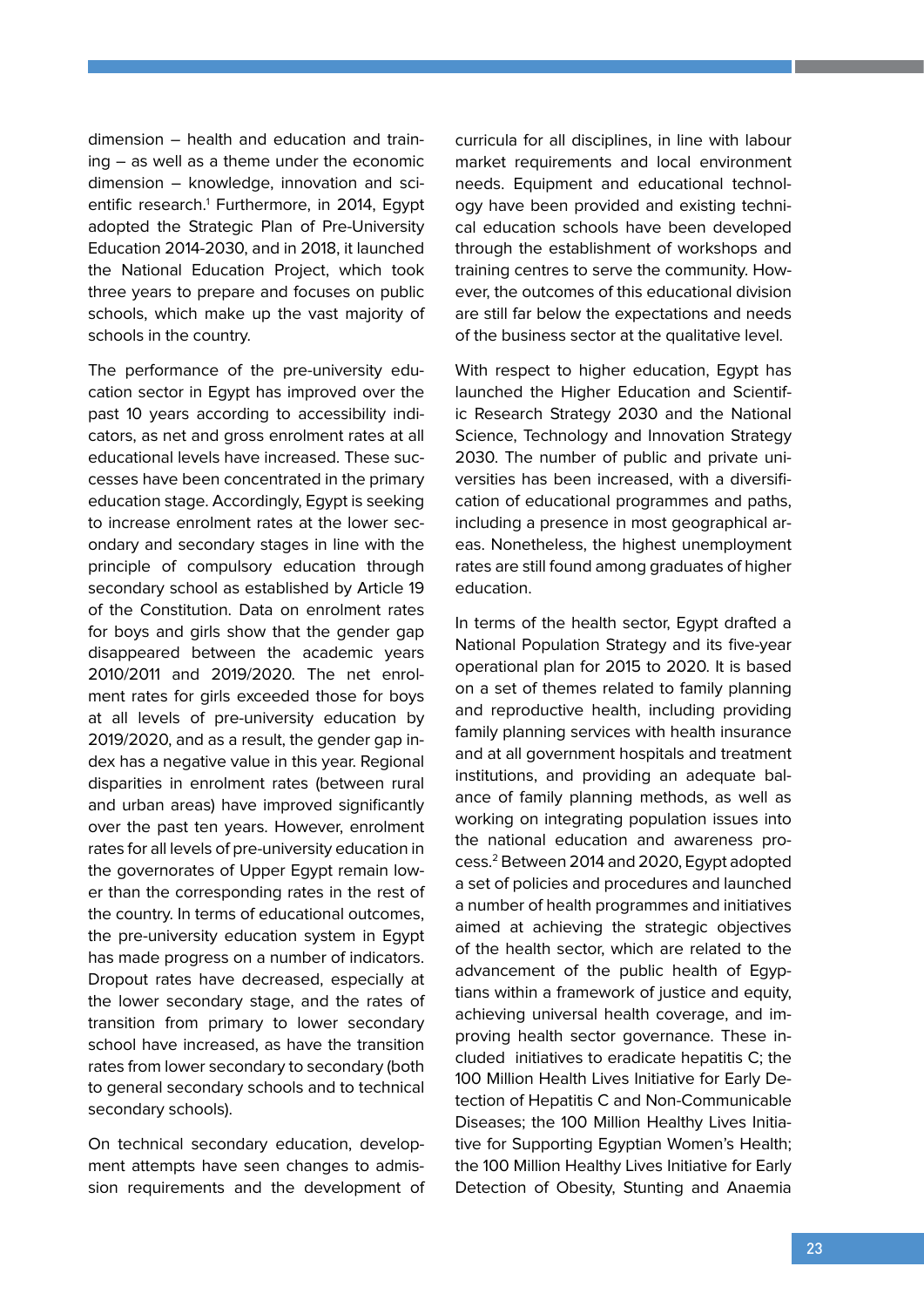Among School Children; and the initiative to eliminate patient waiting lists. The average life expectancy at birth in Egypt increased from 70.3 years in 2010 (68.2 for men and 72.6 for women) to 71.8 years in 2018 (69.6 for men and 74.2 for women). $3$ 

Despite the progress made in the education and health sectors and the appropriations allocated to each of them, the Report emphasizes that a lack of (functional) funding remains one of the most important challenges in both areas. Government (functional) expenditures on education and health in Egypt are low compared to international levels. This lack of funding may negatively affect the quality of educational and health services provided, especially in light of the need for more supplies and equipment in some educational and health sector buildings, the obsolescence of assets, and the weak infrastructure in some facilities as a result of low maintenance appropriations.

Egypt has also made efforts on social housing with a view to empowering low- and middle-income groups. In 2014, it was announced that 1 million housing units would be established to support low- and middle-income earners and to promote availability to high-income earners.<sup>4</sup> In addition, the number of beneficiaries of Egypt's Social Housing Program had reached around 312,000 by June 2030, with monetary support of up to EGP 4.9 billion distributed by the Social Housing and Mortgage Finance Fund (SHMFF). Moreover, mortgage financing of about EGP 30.8 billion was provided by banks and mortgage companies.<sup>5</sup> The total number of the people who received support from the Fund had reached about 248,000 by June 2019, of whom about 20 percent were women.<sup>6</sup> During fiscal year 2019/2020, there were nearly 64,000 beneficiaries (of whom about 25 percent were women), who received estimated total support of EGP 907 million and mortgage financing worth EGP 6.9 billion.<sup>7</sup>

In addition, as part of its policies on providing adequate housing, Egypt reduced the number of unplanned and unsafe settlements, increased coverage of water and sanitation services, and expanded the services of its Hayah Karima (Decent Life) programme.

As a result of these efforts, the number of people living in settlements classified as unsafe had decreased by 35 percent in 2019. Egypt's sustainable development strategy aims to reduce the population of unsafe settlements by 100 percent by 2030. During the development of unsafe informal settlements, the basic services needed by citizens, such as schools, places of worship, youth centres, health centres, and others, were taken into account in order to ensure a safe environment. This approach may conform to the guidelines on the implementation of the right to adequate housing submitted by the Special Rapporteur on the right to adequate housing to the United Nations Human Rights Council, specifically the guideline on "implementing cross cutting strategies for the realization of the right to housing." The number of unsafe settlements developed between 2014 and 2020 in Egypt amounted to around 296 out of a total of 357.

The Report identifies several challenges related to investing in human capital in Egypt which decision makers are seeking to target with a number of policies. These policies include increasing government spending on the education, health and housing sectors, adopting alternative financing mechanisms, and increasing maintenance appropriations to overcome asset-related challenges and the weak infrastructure of service facilities. These policies seek to bridge the growing gap between the outcomes of different types of education and the demand in the labour market, as well as to review the institutional structures of the health, education and housing sectors and to reduce as much as possible any overlap or conflict in the mandates of the various relevant entities. They also aim to support and expand investment in community-based education and health systems. These moves are necessary for Egypt to tackle the increasing pressures on the service sectors that result from the country's continued population growth.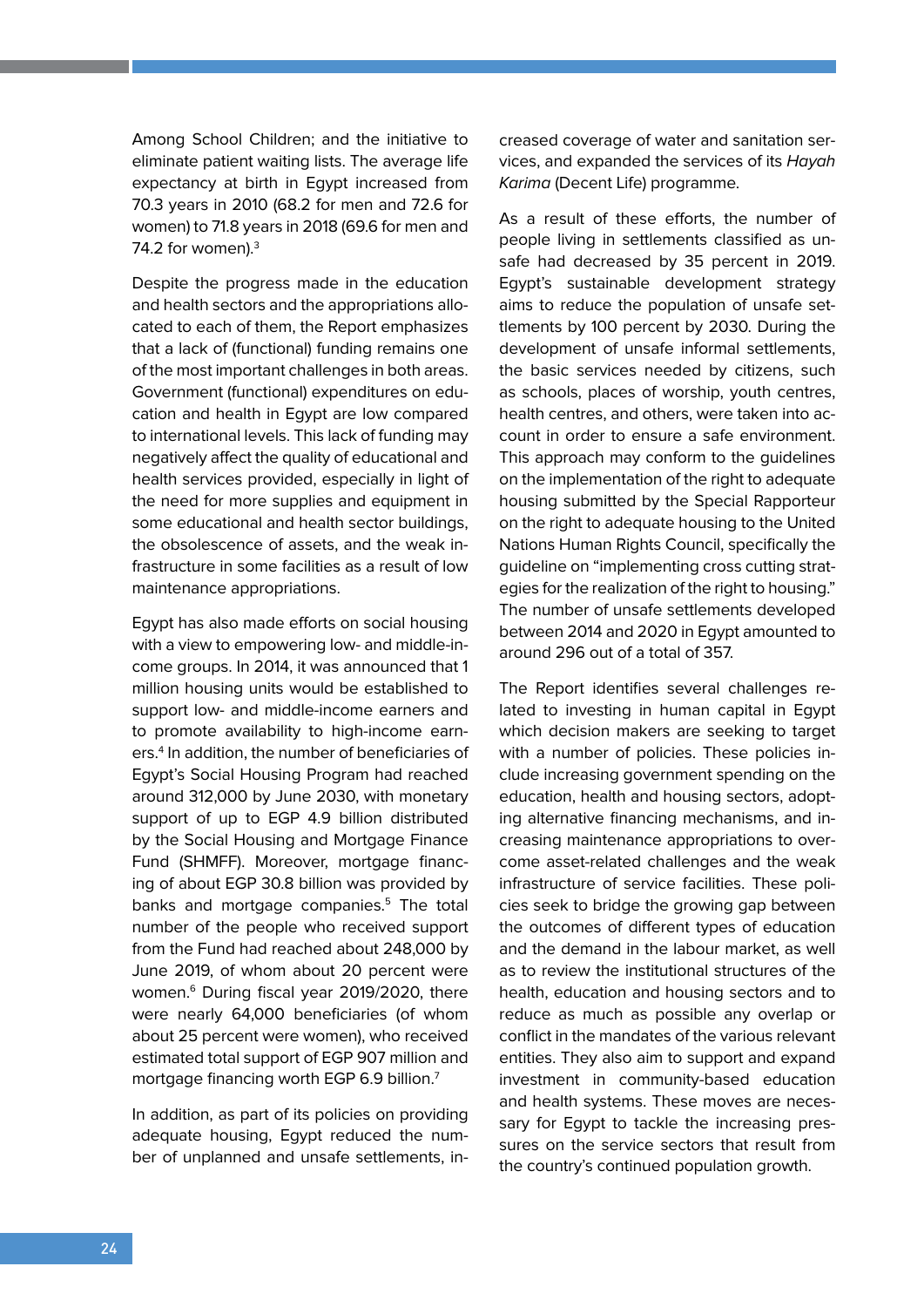#### **2. Economic reform in Egypt: Paving the way for a development shift**

Egypt's 2014 Constitution emphasizes the equitable distribution of the proceeds of development; the reduction of income disparities, balanced geographical, sectoral and environmental growth; attention to small and medium enterprises; and regulating and integrating the informal sector. The Constitution also emphasizes the importance of maximizing investment in human capacity within the framework of sustainable development. The Sustainable Development Strategy: Egypt Vision 2030 and the Government Action Programmes emphasize that upgrading and improving the livelihood of Egyptian citizens is the main objective of all development policies and programmes in the current period and beyond.<sup>8</sup>

The Report details Egypt's economic reform programme, which aimed to achieve stability in macroeconomic indicators in order to ensure consistency and integration of financial and monetary policies in a manner that would provide a stable environment that enhances confidence in Egypt's economy and its ability to attract the high investment rates needed to achieve comprehensive development. The programme focused on reducing public debt and the volume of government borrowing (while allowing an appropriate amount of financing for the private sector and productive projects); on bridging the balance of payments gap; and on the return of foreign direct investment flows. Furthermore, the programme aimed to enhance the Central Bank of Egypt's ability to manage a flexible exchange rate system and to gradually shift to a system targeting low inflation rates to maintain Egyptians' real incomes and the competitiveness of the national economy. The Report also demonstrates the coherence of the economic reform programme, with the completion of a number of major projects in the areas of infrastructure, housing, utilities and transportation.

Various international institutions have praised the success of the economic reform process in Egypt. The International Monetary Fund (IMF),

in successive reports on the performance of Egypt's economy, has said that Egypt's economy continues to perform well despite the less-than-positive global conditions. This performance had led to a rise in the growth rate to 5.4 percent by fiscal year 2020/2021, while the budget deficit had decreased to 7.6 percent of GDP and the unemployment rate to 7.3 percent. In addition, there has been a decrease in the current account deficit, a recovery in activity in tourism (prior to the COVID-19 pandemic), and a decrease in total government debt, supported by financial control measures and high growth. The IMF also praised the strength of the banking system in terms of liquidity, profitability, capital, and its resilience to shocks.<sup>9</sup>

Despite the success of many economic and financial reforms, there are still pressing challenges that Egypt needs to address. These include identifying innovative development financing mechanisms in light of limited domestic resources, relatively low savings rates, and temporary setback in foreign investments (especially direct investments) due to COVID-19. There is also a need to increase growth rate of the manufacturing sector, and of public and private investments in this sector given its importance in growth and employment. In addition, non-tariff and export restrictions (such as technical and import requirements) represent challenges to Egypt's foreign trade performance. Moreover, there is a need to improve economic databases to enhance the ability to assess and foresee potential alternative policy outcomes.10

Despite a decrease in poverty rates to 29.7 percent in 2019/2020 from 32.5 percent in 2017/2018, the first such decrease in 20 years, more programmes are still needed to support this downward trend in poverty rates.

According to the Report, the policies Egypt plans to implement in the future aim to address these challenges and support Egypt's development path by supporting structural reform and focusing on productive activities, especially industry. They also aim to foster a business environment that will allow the private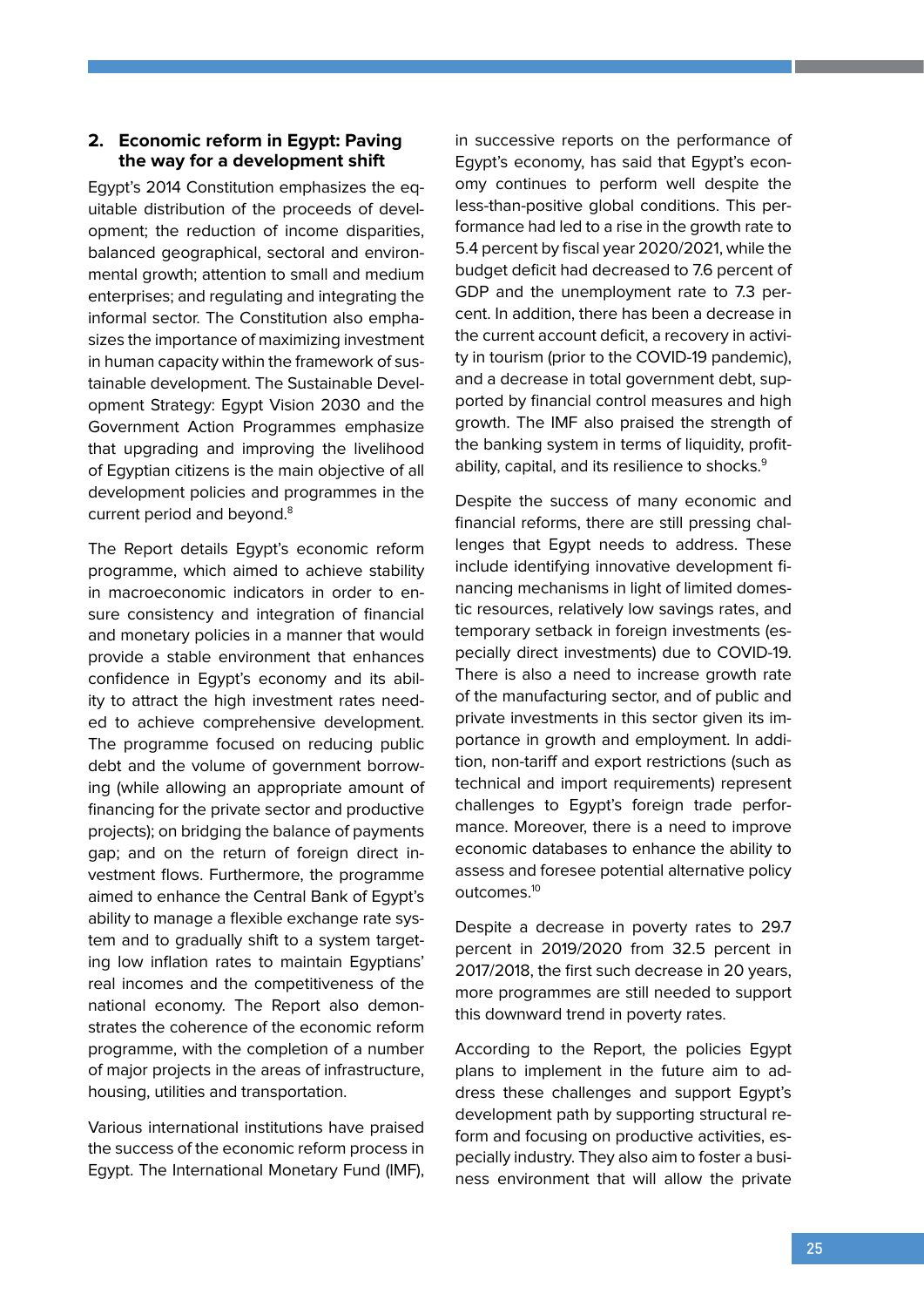sector to play an appropriate role in these activities, activating and revitalising the partnership between the State and the private sector to redress the lack of public resources. There is also a pressing need to reduce the negative effects resulting from Egypt's rising debt obligations by strengthening the management of public debt to slow this increase. There is also a need to lift customs and non-customs export restrictions and to simplify procedures to enhance exports and competition. At the same time, economic analysis at the level of decision-making should go beyond the assessment of aggregate indicators and should assess the extent to which Egyptians' right to development has been fulfilled and how the country's general economic performance is reflected in their living conditions. Analysis of the extent to which the proceeds of development are distributed equitably, both in terms of individual and regional distribution, is an important aspect of this field.

#### **3. Social protection: Towards a more inclusive and empowering social contract in Egypt**

The Constitution and the national sustainable development strategy together put forward the legal, institutional and political framework necessary to deal with the issue of social protection from a holistic perspective. The ultimate goal is to achieve social justice by moving from protection to justice through empowerment and working to expand Egyptians' choices by enhancing their capabilities and enabling them to access assets and resources. The limited developmental impact of the various social protection networks established in Egypt over the years has made a review of the system in Egypt necessary. Following the adoption of the economic reform programme in 2016, a shift took place in the rationale around social protection in Egypt. The Report outlines the fundamental legislative reforms that were enacted regarding some of the components of the social protection system, such as the issuing of the Social Insurance and Pensions Law (Law No. 148 of 2019) and the Comprehensive Health Insurance Law (Law No. 2 of 2018). The policies that were pursued are largely consistent with the shift in views on social protection in international development discourse to seeing it as an inclusive right. These transformations represented a qualitative shift in the functions of social protection, from the protective function characterized by relief efforts to preventive and reinforcing functions.

Egypt has modified the rationale under which social safety networks operate, including the validity of beneficiaries, so that cash and inkind transfers do not go to recipients who are not eligible. Empowerment is considered an essential component of the programmes provided by Egypt's Ministry of Social Solidarity, aiming to link cash transfers and economic and social empowerment programmes, as well as to include all vulnerable social groups, focusing on the poorest and most marginalized geographical areas, so as to contribute to achieving equity. Since 2015, Egypt has been implementing an expanded social protection programme, the Takaful and Karama (Solidarity and Dignity) programme, which was designed as a conditional cash transfer scheme that provides income to support poor families with children under 18. According to 2019 data, approximately 2 million families are covered by the programme.<sup>11</sup> It also specifically targets women, and nearly 90 percent of its targeted beneficiaries are women. The Ministry of Social Solidarity has also started to work systematically on the economic empowerment component through a set of programmes aimed at providing job opportunities and qualifying the poor to engage in the labour market. The Forsa "Opportunity" and Mastoura "Satisfied Needs" among others, fall within the framework of active labour market programmes, an essential component of any set of social protection policies.

There have also been efforts to improve the long-standing food subsidy system. Approximately 69 million people benefit from Egypt's ration card system and nearly 79 million benefit from the bread subsidy system, with spend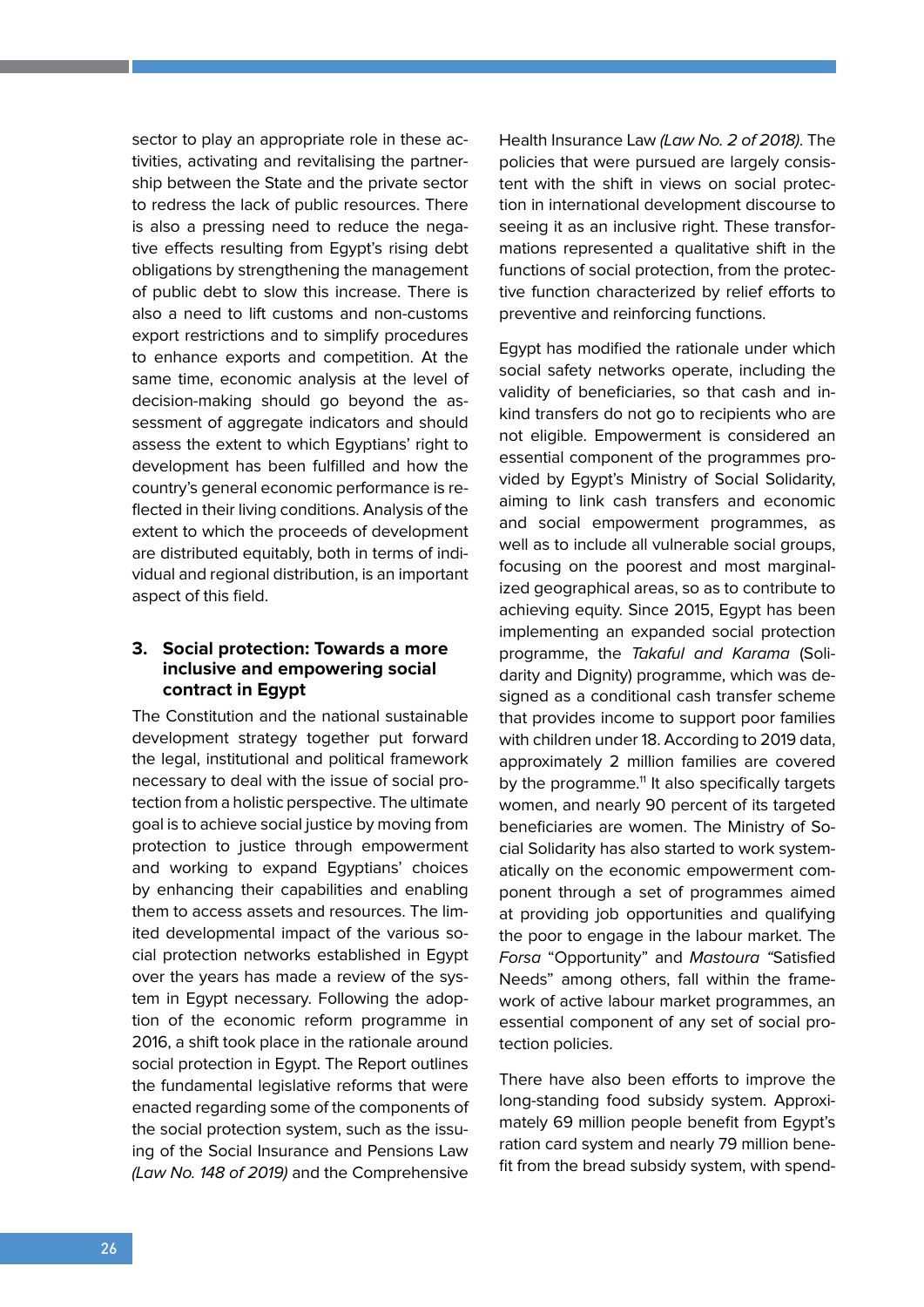ing on these two programmes amounting to about 6 percent of the state's general budget expenditures.<sup>12</sup> The reformed systems aim to distribute subsidies to eligible beneficiaries in a more efficient and equitable way.

Egypt's social insurance system has faced many problems, most notably low coverage and social insurance evasion prompted by negative incentives in law that do not encourage either employers or employees to make insurance payments. As a result, the government fails to collect contributions from both parties.13 This is in addition to the large informal sector outside the scope of social insurance protection. The new Social Insurance and Pensions Law (Law No. 148 of 2019) was issued to address these challenges, as well as to work to fundamentally resolve the financial entanglements of the public treasury and the National Investment Bank, to help ensure fair pensions for those entitled, and to achieve financial sustainability. It also aims to ensure that the social insurance umbrella is properly extended to irregular workers, both within the agricultural sector and outside it. The law also mandates that the social insurance system include several types of insurance.

Health insurance provision has faced a number of challenges over past decades, most notably the lack of coverage. Those outside the formal sector do not benefit from health coverage, and the families of the insured are also not covered. The General Authority for Health Insurance's preference to be the sole insurance service provider through its units led to both a slow expansion of insurance and a lack of competitors, affecting the quality of services provided. The Comprehensive Health Insurance Law (Law No. 2 of 2018) aimed to address these challenges, and represents a major legislative reform of the system. The basic rationale governing this legislative reform is based on principles such as inclusion. In addition to coverage for all citizens, the family is considered the unit of coverage, not the individual as in the past. Inclusion also means that all health services are covered. The second key principle of the new comprehensive health insurance system is to ensure good governance, as the system is based on the separation of funding from service provision.<sup>14</sup>

The Report outlines the extent to which overpopulation has emerged as one of the most important issues putting pressure on the development of social policies, especially social protection and social and health insurance. As a result, the strategy formulated by the National Project for Family Development 2021-2023 aims to limit population growth and improve demographic characteristics by reducing the fertility rate from the current 3.4 children per woman (per 2017 census data) to 2.4 children by 2030 and 1.9 children by 2052.15

In order to develop the social protection system, Egypt is adopting policies to deal with the challenges revealed by the Report's findings, including changing the focus of the social protection system from quantity to quality. It is also working to expand the Takaful and Karama programme, with more scrutiny directed at targeting, specifically of families in extreme poverty, who make up 4.5 percent of the population according to the 2019/2020 census. In addition, it is working to provide unified databases covering all components of the system, to strengthen institutional reform and to coordinate between non-government entities that provide social assistance and play protective roles, such as religious institutions and NGOs. It will do this through the creation of a consolidated database of aid recipients, through coordination of efforts, and through the establishment of effective mechanisms for complaints and to achieve equity, as a basis for building trust between citizens and the state, while also supporting existing mechanisms. In general, there is a need to provide financial, institutional, and human resources to ensure the effective implementation of the new laws, as they are the cornerstone of the new social and health insurance system, while also supporting moves to eliminate any indications of discrimination or disempowerment.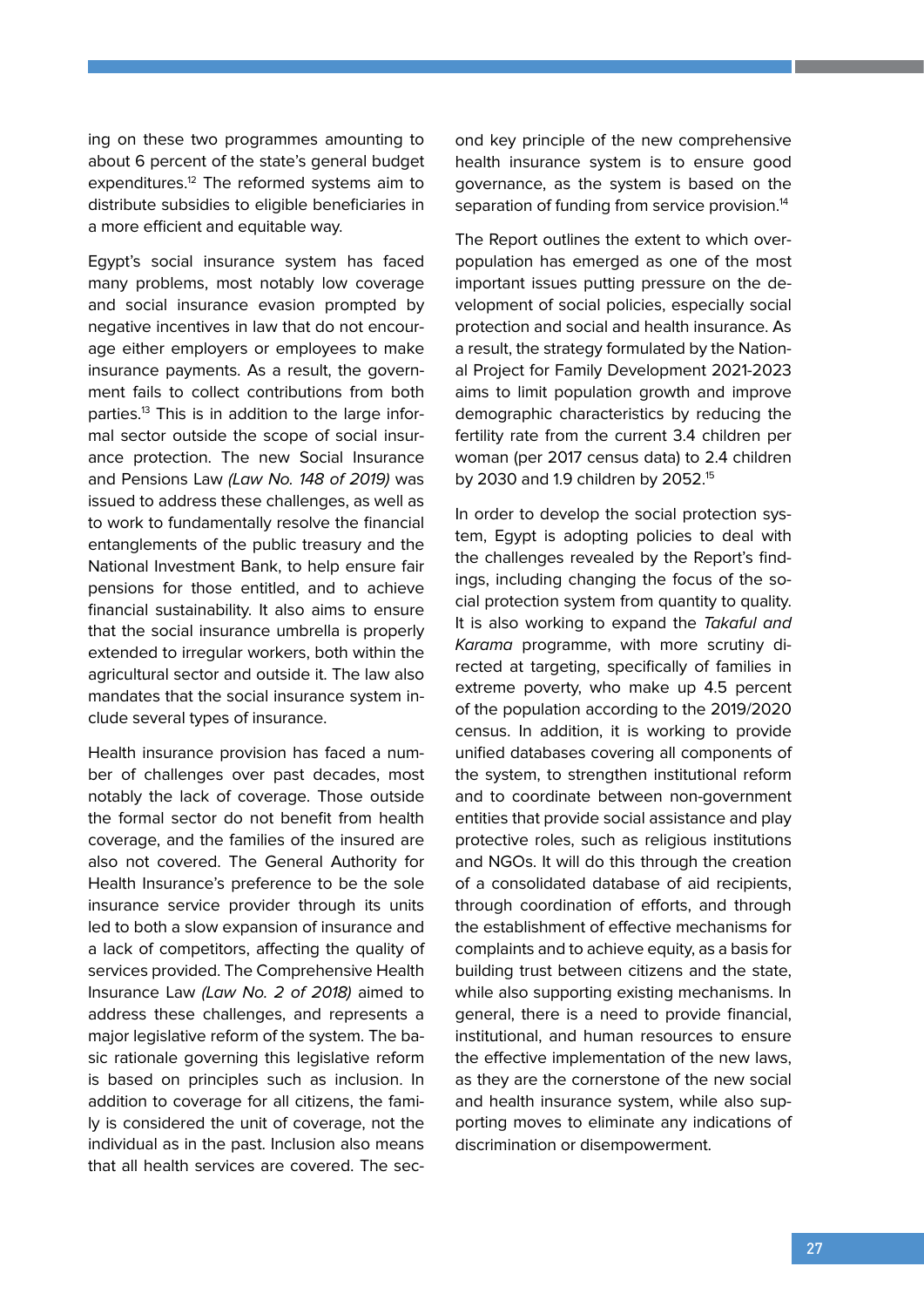#### **4. COVID-19: Managing the crisis and accessing opportunities**

The outbreak of COVID-19 was an unprecedented shock to economic activity worldwide. Countries, including Egypt, have shifted their focus to addressing the impacts of the pandemic, which has drained state resources and has affected the lives and livelihoods of millions of people, moving many into poverty. It should be noted, however, that the progress of the national economic and social reform program in Egypt since 2016 has greatly helped its ability to confront the crisis. Egypt issued many proactive measures to confront the negative economic repercussions of the spread of COVID-19. In addition, it responded flexibly to the developments of the situation and worked to achieve a balance between preserving human health and continuing economic activity. Initially, it allocated EGP100 billion out of the general budget, in addition to developing monetary policies to reduce the negative effects on the sectors most affected by the crisis. The stimulus packages range from regulatory measures to limit the spread of the pandemic and another set of monetary support measures for specific areas, especially health and social protection. It also ensures that support is directed to the most vulnerable groups, including irregular workers.

Despite the positive impact of these policies and measures in maintaining the achievements of the economic reform programme, the country's foreign exchange reserves nonetheless dropped from USD\$45.5 billion in February 2020 to \$37 billion in May 2020. Reserves then increased to \$38.4 billion in September 2020, and further increased to \$40.5 billion in June 2021. The target growth rate during the fiscal year 2019/2020 was also reduced from 6 percent to an achieved growth of 3.6 percent, and tourism sector revenues witnessed a sharp decline estimated at 84 percent in the period from April to June 2020, compared to the corresponding period of 2019. However, some economic sectors have managed to adapt to the challenges and opportunities presented by the pandemic, including the ICT sector, agriculture, the pharmaceutical and chemical industries, and construction.

In regard to the health sector, Egypt adopted a phased plan to deal with the pandemic, and strengthened the Ministry of Health and Population's investment plan for 2019/2020 with additional appropriations amounting to EGP 350 million in order to increase the capacity of hospitals to deal with COVID-19.<sup>16</sup> The education sector demonstrated an acceptable level of preparedness when tackling the crisis, especially with regard to the use of distance learning in schools and higher education institutions. On social protection, Egypt added 100,000 new families affected by the pandemic to the Takaful and Karama social safety net programme. It also decided to raise the programme's cash transfer budget from EGP 18.5 billion to EGP 19.3 billion.<sup>17</sup>

Egypt is a leading country in term of its rapid response to the situation of women during the COVID-19 pandemic. Egypt developed around 165 policies, resolutions and measures through January 2021 that observe women's needs during COVID-19. These measures and policies take into account different groups of women, such as women with disabilities, elderly women, and pregnant women. Egypt is also considered one of the first countries in the world to issue a mechanism to monitor the policies and measures taken in response to the women's needs during COVID-19 outbreak, through the National Council for Women.18 Due to the focus on developing policies and measures directed at women, UN Women and UNDP praised the measures implemented by the Egyptian State in a report that monitored the global gender response. The report showed that Egypt ranked first among North African and Western Asian countries in terms of measures and procedures taken in three areas, including economic protection for women, unpaid care, and combating violence against women.19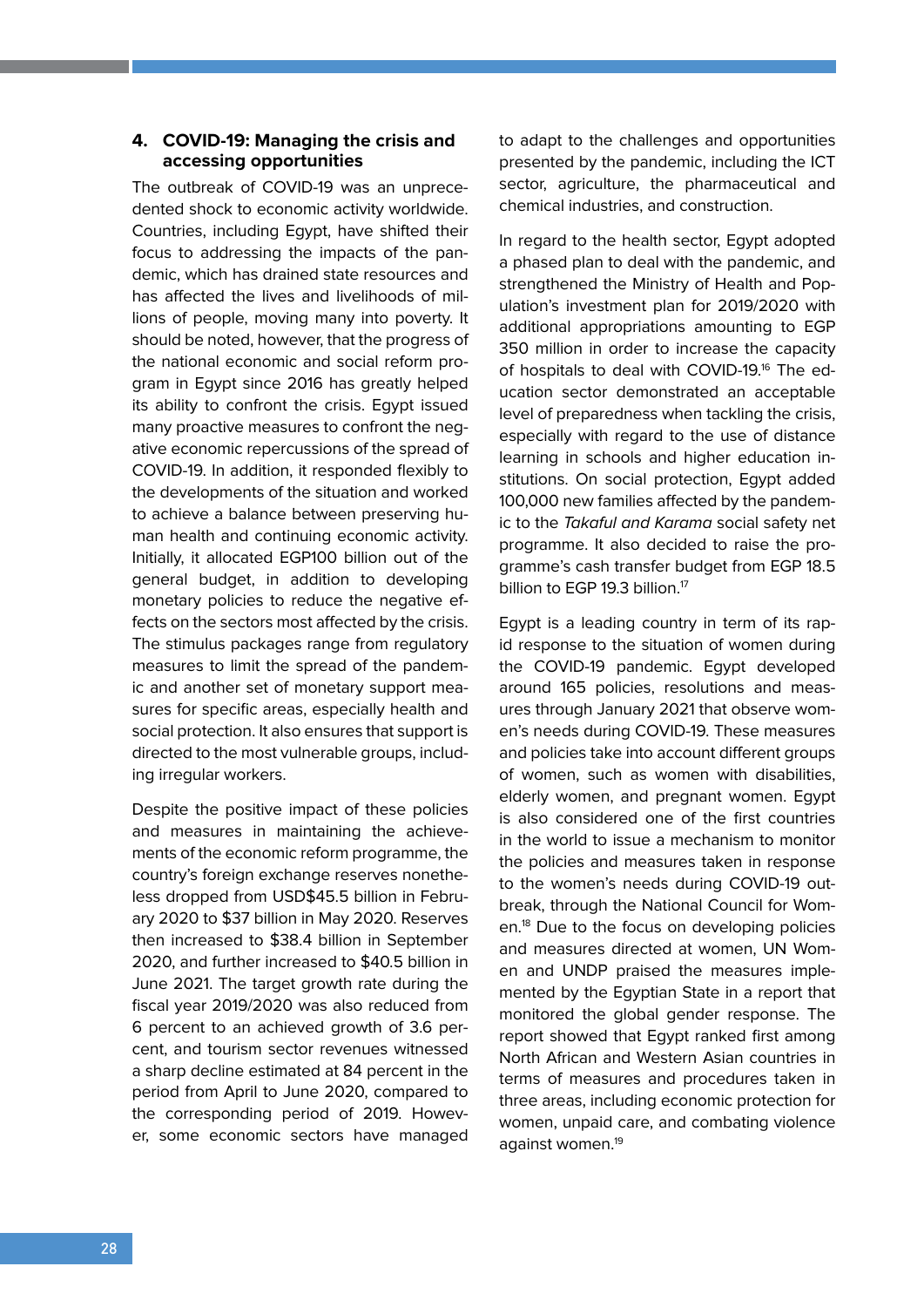As a result of the efforts of the State, with all its governmental and legislative institutions, as well as the private sector and civil society, international institutions have forecast an easier recovery for the Egyptian economy than the countries of the region and praised the measures taken by Egypt. Both the World Bank and the International Monetary Fund pointed out that Egypt is the only country in the region that has succeeded in achieving positive growth rates despite the crisis.

Despite the negative effects of the crisis resulting from the pandemic, there are also opportunities available, perhaps the most important of which is the opportunity to benefit from the decline in trade growth rates and protectionist restrictions by strengthening local manufacturing and better integrating into international value and supply chains, especially in the fields of food and pharmaceutical industries, to meet the increasing demand. In addition, it is a challenge to make use of automation and digitization in the ease and speed of access to vulnerable groups. This challenge has been overcome, which is an added value to the institutional capabilities of the social protection system. These capacities must be further supported by creating accurate information and databases on vulnerable groups that are exposed to poverty, and also by building the capacity of employees and those in charge of targeting in order for the system to become even more accurate. Furthermore, the registration of casual workers in the Ministry of Manpower's database should be optimally used to identify the true size of this sector, the most vulnerable groups, the reasons for their vulnerability and the nature of the work they carry out.

#### **5. Renaissance of Egyptian women: Leading roles and societal contributions**

As part of the right to development, Egypt has made efforts in recent years to promote the integration of women and the mainstreaming of women's issues into various policies, and to enhance their political, economic and social

role. These efforts have seen positive results despite major difficulties and challenges. The country's 2014 Constitution and subsequent constitutional amendments in 2019 devote significant attention to the issue of gender equality and the promotion of women's rights. Since 2014, many laws and legal decisions related to women have been issued, including Law No. 78 of 2016 which amends some of the provisions of the Penal Code (Law No. 58 of 1937) relating to female genital mutilation (FGM) to allow for more severe sentences. In addition, Law No. 6 of 2020 amends other provisions of the Penal Code to strengthen penalties for those evading alimony payments, as well as criminalizing bullying in its forms. Furthermore, several important new laws include provisions that ensure gender equality in opportunities and rights, including the Investment Law (Law No. 72 of 2017); the Comprehensive Health Insurance Law (Law No. 2 of 2018); the Law on the Rights of Persons with Disabilities (Law No. 10 of 2018); and the Inheritance Law (Law No. 219 of 2017), which amended Law No. 77 of 1943.

In 2017, which was designated the Year of Egyptian Women, Egypt adopted the National Strategy for the Empowerment of Egyptian Women 2030, which highlights the role of women as key actors in achieving sustainable development. The strategy includes four main themes: political empowerment and decision-making positions, economic empowerment, social empowerment, and protection. All four pillars are considered to intersect with cultural promotion and awareness raising.

With regard to political empowerment, the 2014 Constitution recognizes women's rights and emphasizes their importance and central role in society, explicitly stipulating equality between men and women in civil, political, economic and social rights. The Constitution guarantees women the right to hold public office and senior management positions and to be appointed to judicial authorities and bodies. It also guarantees women adequate representation in parliament. It requires that women oc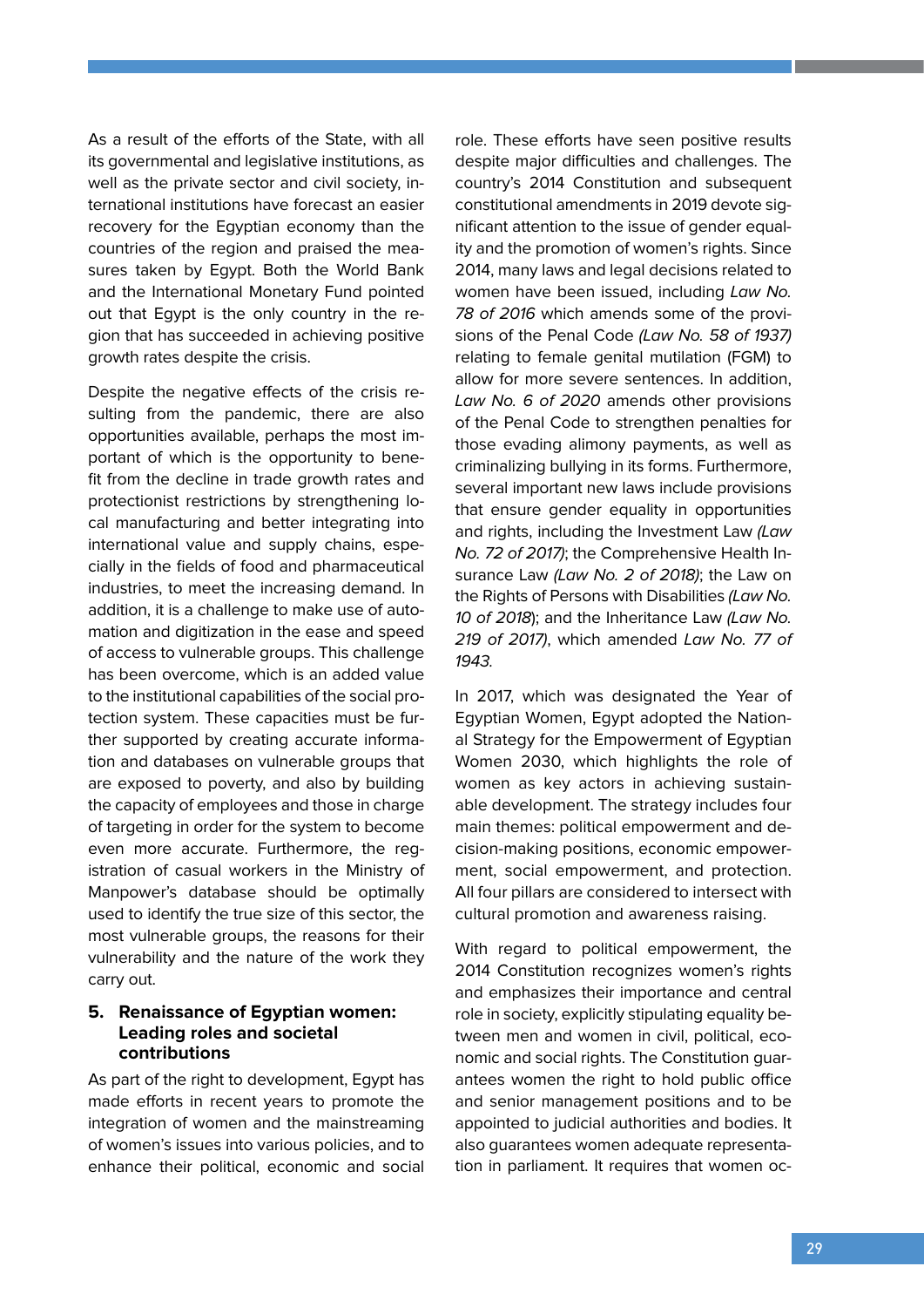cupy a quarter of the seats on local councils and at least a quarter of the seats in the lower chamber of parliament (the House of Representatives), and no less than 10 percent of the total seats in the upper chamber (the Senate). As result of these changes, Egypt's ranking on the political empowerment index of the 2021 Global Gender Gap Index was 78th out of 156 countries, the highest ranking the country has achieved in the past 10 years.

It should be noted that there are ongoing efforts to support women assume leadership positions. In the case of judicial bodies, Egypt has developed a number of mechanisms, including criteria for selecting candidates for judicial positions that avoid discrimination against women and prioritize competence, with women starting to be appointed in all institutions and at all judicial levels. This was clearly reflected in the directives of the president to the Ministry of Justice regarding the appointment of women to the State Council and the Public Prosecution, adopted by the Supreme Judicial Council in May 2021, in line with the constitutional provisions that guarantee equality between citizens.

In terms of economic empowerment, there has been a clear improvement in unemployment rates among women, but they are still high compared to those among men, and women's overall participation rate in the workforce is still low. As the Report shows, Egypt is making efforts to promote women's economic empowerment through the provision of microfinance. The end of the first quarter of 2019 saw growth in the value of microfinance balances of institutions affiliated with the Financial Regulatory Authority, as well as with the number of beneficiaries, compared to the end of the first quarter of 2018. Women also hold a larger share of microfinance loans than men. Furthermore, many efforts have been made to enhance the financial inclusion of women, including the signing of a memorandum of understanding (MoU) between the Central Bank of Egypt and the National Council for Women on enhancing financial inclusion by raising saving rates; encouraging women's entrepreneurship by boosting their access to financial services, especially banking services; and increasing financial awareness by spreading financial know-how among female school and university students.20 Despite the remarkable improvement in some financial inclusion indicators on the Global Financial Inclusion Index, the percentage of both men and women with access to financial services is still low. Moreover, there is a clear gap between the genders in these indexes.

With regard to the social empowerment of women, Egypt has paid particular attention to reproductive health. This issue affects economic and social development, as women who enjoy good reproductive health are more inclined to invest in health and education for themselves and their children. In light of this, Egypt's National Population Council issued the National Reproductive Health Strategy 2015- 2020, which includes three main themes: supporting and strengthening the health system, raising community awareness, and developing and supporting reproductive and sexual health programmes for adolescents and young people.<sup>21</sup> Egypt's maternal mortality rate has decreased significantly in the last 10 years: declining from 54 in 2010 to 52 in 2014 and then to 44 in 2018, per 100 thousand live births. According to the Global Gender Gap Report 2021, Egypt ranks fourth out of 19 countries in the Middle East and North Africa group, with a score of 0.639. This marks Egypt's highest rank on the list in the past 10 years.

Egypt is working to provide a set of programmes related to the protection of Egyptian women. The National Council for Women issued the National Strategy for Combating Violence against Women 2015-2020 which included four main themes: prevention, protection, legal prosecution, and interventions. It aims to raise awareness about all forms of violence against women, the laws that support women in this regard, and the necessary measures to protect women. In 2020, a draft law was approved on the confidentiality of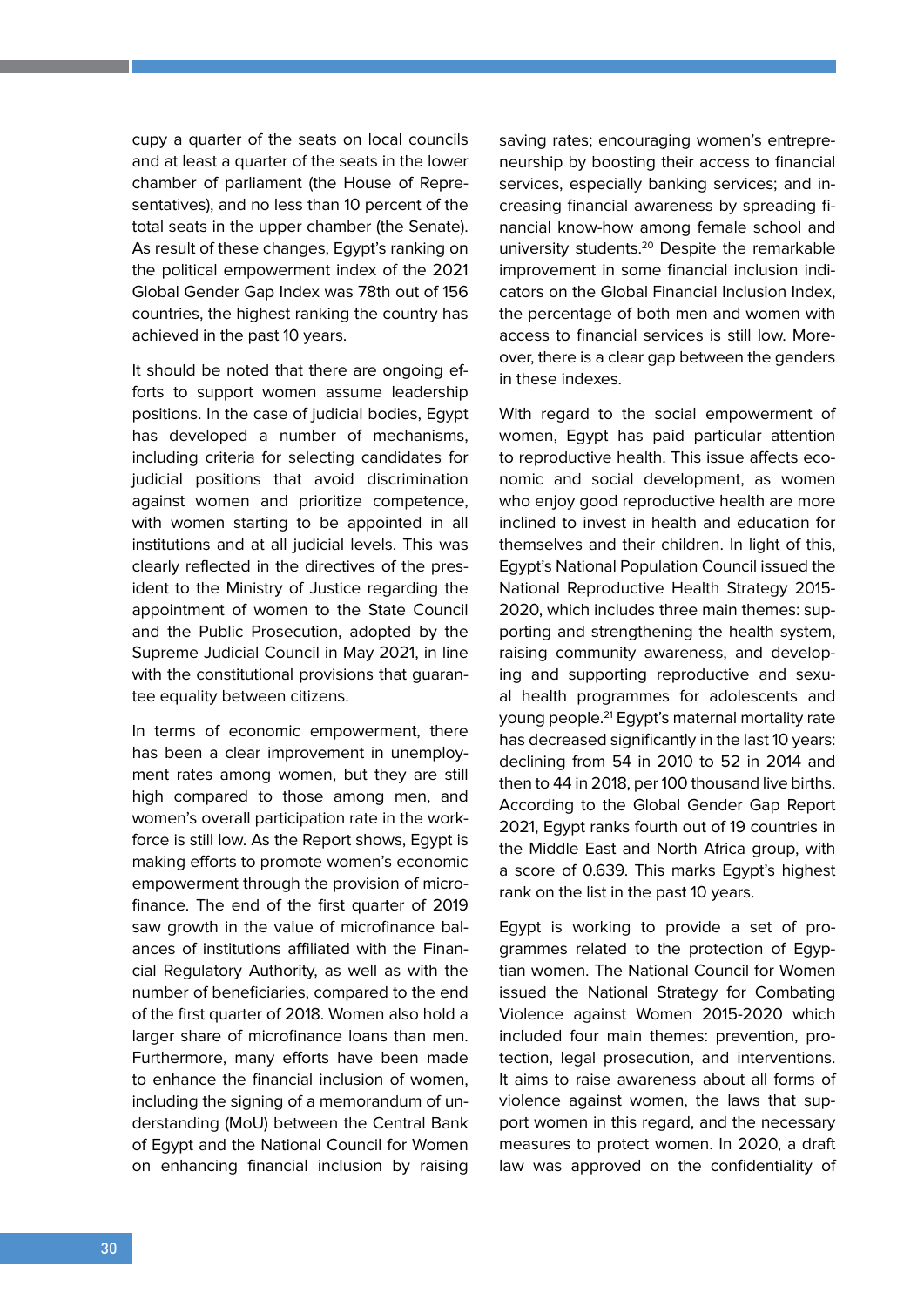the data of victims of sexual harassment and assault, signalling Egypt's commitment to protecting women by providing an enabling environment for them to report abuse without fear of the social repercussions.

Egypt has also issued the National FGM Abandonment Strategy 2016-2020, which aims to reduce rates of FGM, enforce and strengthen legislation criminalizing FGM, educate the community about its harms, and increase punishments for doctors who carry it out. The Penal Code was amended by Law No. 78 of 2016 to include more penalties for carrying out FGM, and the crime was changed from a misdemeanour to a felony. Penalties now range from five to seven years in prison for those who practice FGM, with sentences of up to 15 years if the procedure results in permanent disability or death. The amendment also stipulates that a person seeking to have the FGM procedure be performed on another can be punished with a prison term. In addition, Law No. 10 of 2021 amended some other provisions of the Penal Code related to FGM, aiming to prevent offenders from using any manipulation or legal loopholes to escape punishment. Any reference to medical justifications for FGM were eliminated and separate punishments were introduced for doctors and nurses.

Providing legal support to women is one of the priorities of the National Council for Women. The Council established the Women's Complaints Office and created branches in all governorates, to represent the link between the Council and women who are subjected to any kind of practices that constitute discrimination or violence against them or a violation of their rights guaranteed by the Constitution and by law, or violation of the principle of equality and equal opportunities, whether in the public domain, at work, or in the family environment.

The Report also looks at several upcoming policies that will enable Egypt to deal with the challenges facing women's empowerment. These measures include building human capacities and strengthening the approach to gender-based planning to make it more ac-

cessible to women and to enhance the process of their empowerment; ensuring gender issues are taken into consideration when conducting any statistical surveys; strengthening monitoring and evaluation systems that identify progress and the challenges facing the implementation of policies and development programmes related to women; ensuring the correct and strict implementation of laws; and continuing the existing approach of amending laws related to women's rights. Interventions related to women's political participation will also continue to be adopted as part of this approach because of their significant impact on economic and social empowerment. Egypt will also work to raise awareness and overcome misconceptions about women's issues, in cooperation with civil society organizations, the private sector, women's organizations and the media, with the aim of overcoming harmful cultural norms.

The Report details the many laws and legal decrees that were issued during the first half of 2021 that support the rights of Egyptian women and girls, perhaps the most important of which is Law No. 10 of 2021 which amends some provisions of the Penal Code related to the crime of FGM (as mentioned above), and the ministerial decrees issued by the Minister of Manpower (No. 43 and 44 of 2021) that annul previous decrees that discriminated against women. These decrees lift the ban on women's employment in several industries, professions and businesses, and explicitly reiterate women's right to work at night should they wish to do so.

#### **6. Managing the environmental protection ecosystem in Egypt: Towards achieving a sustainable environment and addressing climate change risks**

The Sustainable Development Strategy: Egypt Vision 2030 recognizes the environmental dimension of sustainable development. The strategy aims to integrate environmental aspects into the various economic sectors, to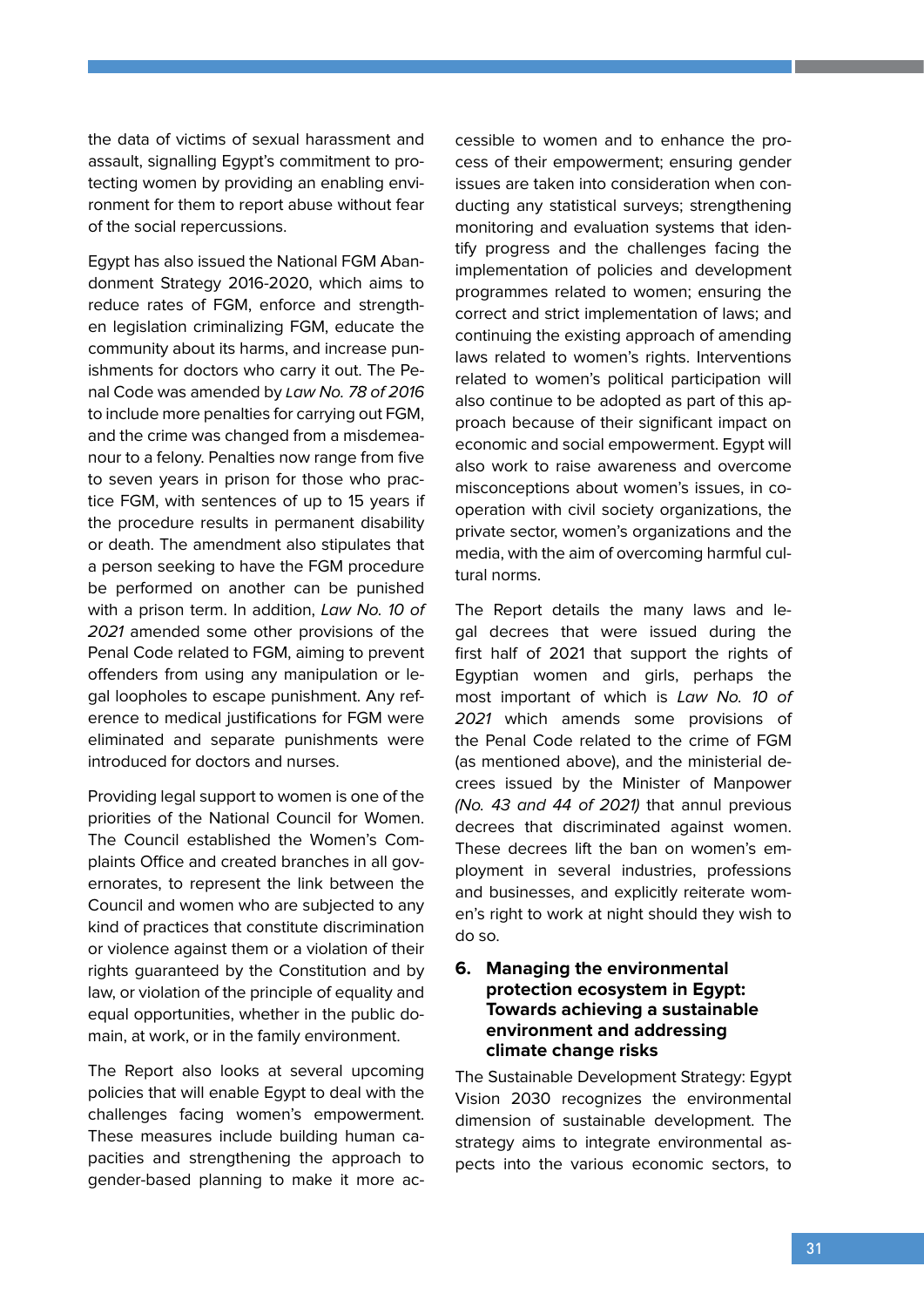achieve effective management of natural resources, preserve natural assets in Egypt, and ensure the rights of future generations to development. This would support economic competitiveness, create job opportunities, end poverty and achieve social justice. The 2014 Constitution stipulates, in Articles 45 and 46, certain provisions for the protection and preservation of the environment, and lays out obligations to protect the environment as a pillar of sustainable development.

Egypt ranks 94th out of 180 countries on the 2020 Environmental Performance Index rankings, with a total of 43.3 points out of 100.<sup>22</sup> The Report shows that the improvement of the Egyptian position was the result of the improvement in scores on air quality, freshwater and sewage management, in addition to the reduction of greenhouse gas emissions as a result of the reform of power policies, expansion in the use of renewable energy and improvements in energy efficiency. Despite the adopted reforms, problems related to air, water and soil pollution negatively affect the local and national environment. As a result of the large population and economic growth, and the production of large quantities of waste, Egypt faces a number of environmental problems caused by air, water and soil pollution that put great pressure on its limited natural resources. Due to the limited economic opportunities and the poor infrastructure in some areas, Egypt is experiencing increasing rates of migration from rural to urban areas, adding more pressure on these already overstretched urban environments.

Air pollution is a difficult challenge in Egypt and has a significant negative impact on public health. Suspended particulate matter, especially PM2.5, has negative health effects. Among the national initiatives of priority in this regard is the establishment of a national system for monitoring, reporting and verification, in addition to developing several programmes that address climate change as part of the Sustainable Development Strategy: Egypt Vision 2030.

The Report outlines Egypt's dependence on the Nile River for its fresh water resources, as it receives around 97 percent of its potable water from this source. As a result, Egypt's water security can be affected by any issues in upstream countries, as well as by the potential impacts of climate change. It is also expected that the average per capita share of all possible fresh water resources in Egypt will decrease in the coming years, and it will enter the water poverty cycle due to limited water resources and its growing population.<sup>23</sup> Egypt plans to implement various projects to ensure efficient use of water resources, increase the availability of fresh water resources, and improve water quality.

Solid waste management is a critical environmental issue in Egypt. The increasing amount of waste produced is due to population growth, changes in consumption patterns, changes in waste characteristics, the low level of technology used for waste disposal, and a shortage in sustainable financing. These issues represent a major set of challenges for Egypt.

With regards to climate change, Egypt has taken several steps towards climate change adaptation, and various institutions have developed a number of adaptation strategies. The Cabinet issued the National Strategy for Adaptation to Climate Change and Disaster Risk Reduction in 2011.<sup>24</sup> while the Ministry of Water Resources and Irrigation developed a climate change strategy in 2013 focused on adaptations in regard to water resources.<sup>25</sup> In addition, the Environmental Affairs Agency issued the National Strategy for Mainstreaming Gender in Climate Change in Egypt.<sup>26</sup> Although these plans and adaptation policies are fit for purpose, the implementation of these policies and plans is still in the early stages.

Renewable energy is one of the climate-friendly sustainable energy options that have been recently expanded in Egypt, given its strong potential to develop renewable energy sources. Egypt's sustainable energy strategy aims to achieve the goal of producing 42 percent of in-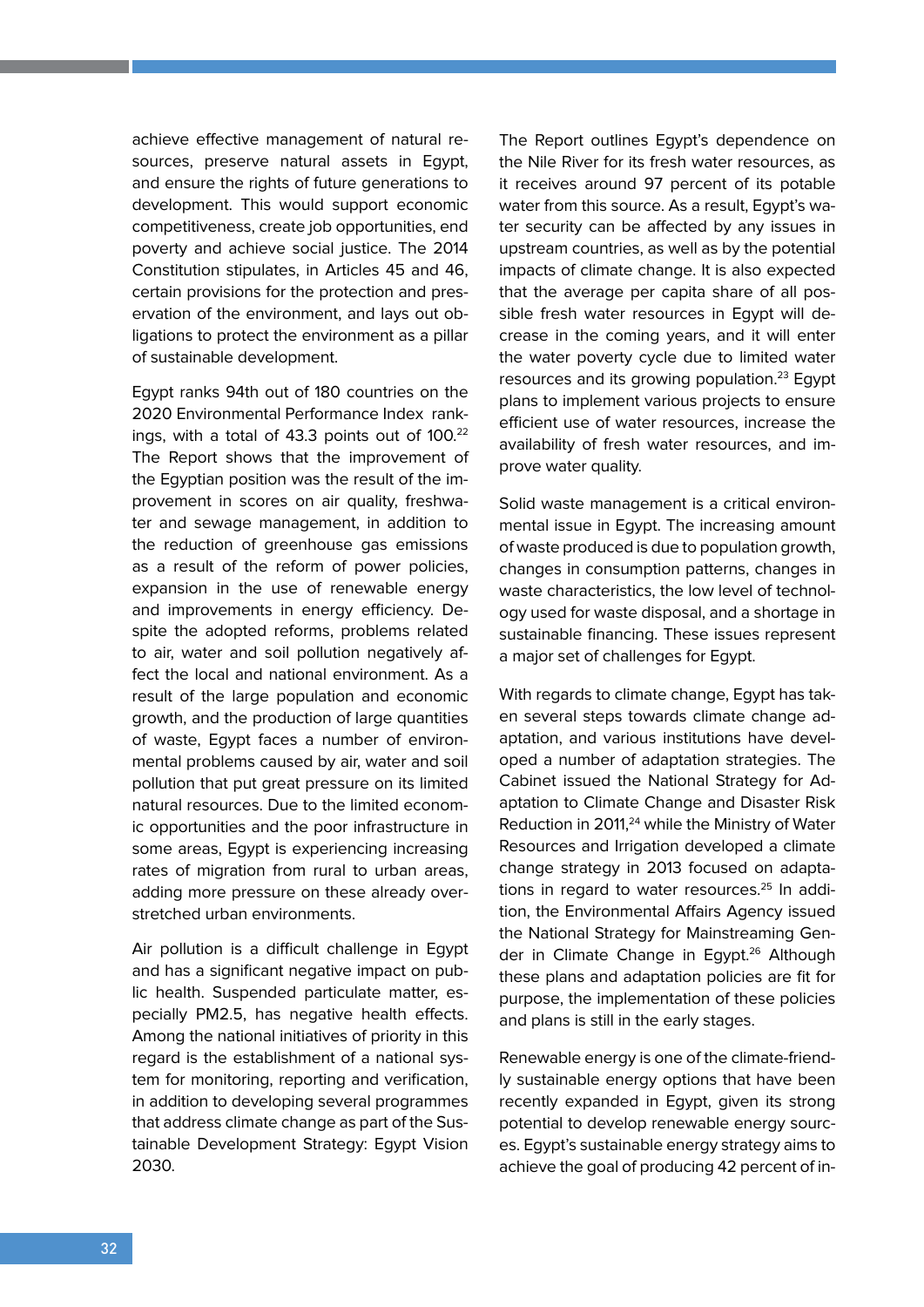stalled electric capacity using renewable energy sources by 2035. Currently, Egypt's renewable installed capacity is about 5.8 gigawatts. In order to develop the renewable energy market, Egypt has made significant improvements to its renewable energy policy framework, which has attracted more private investment. Egypt has also adopted a set of enabling policies, including the feed-in tariff for renewable energy supplies, a net consumption measurement policy, and competitive bidding and tender procedures.

Egypt is taking steps to improve the quality of the environment in order to both protect the health of millions of its residents and to improve the quality of their lives. However, there are many upcoming policies that the government is seeking to implement, as the Report showed, which aim at addressing the root causes of environmental challenges. For example, changing consumption habits requires significant efforts around education and public awareness. In order to change unsustainable patterns of consumption and production, the Egyptian economy must go through a transitional phase towards building a circular economic model, in which waste incineration and disposal in landfills is at a minimum level and recycling and reuse processes are expanded. Government spending can also become an effective tool in stimulating sustainable consumption and production patterns in Egypt, by directing government spending and government purchasing towards green services and products. In 2020, Egypt issued the country's first green bonds, at a value of \$750 million, to finance or refinance green projects in sectors such as transportation, renewable energy and energy efficiency, and this move towards green bonds must be strengthened. In addition, the promotion of a clearer understanding of the interdependence between water, energy, food and climate policy in Egypt would create an informed framework that allows tradeoffs and synergies to be identified that meet the demand for those resources, without compromising sustainability.

#### **7. Governance: Towards an effective ecosystem for managing the affairs of the State and society**

In recent years, Egypt has taken steps to strengthen governance through developing clear policies and programmes in various fields and on a number of issues, as the Report outlines. In terms of political rights, the 2014 Constitution aimed to support the values of democracy and freedom, guaranteeing the freedom to form political parties.

It is worth noting that the wave of terrorism and extremism witnessed by Egypt in the first half of the decade has played a major role in escalating the challenges it faces around development. This has resulted in significant economic losses such as increasing poverty and unemployment rates, a decrease in foreign currency reserves, and a decline in foreign investment. However, Egypt has largely succeeded in reducing terrorist operations through two main approaches. In terms of its

security approach, it has cut supplies to terrorist groups and has gone after such groups. The second approach is to establish developmental projects in areas which are most vulnerable to hosting terrorist groups. It has also launched initiatives and awareness campaigns to protect society against terrorism and extremist ideology.

Egypt has also sought to address the international community, especially the European Commission and the broader European Union, regarding its comprehensive vision of human rights issues. This expanded vision includes economic and social rights as well as political rights, and Egypt seeks to relate with international visions in this regard, in a way that does not undermine its sovereignty and national security.

In addition, Law No. 149 of 2019 and its associated executive regulations was issued to regulate the work of NGOs. It reflects the importance of civil society as an essential partner in the development process and includes pro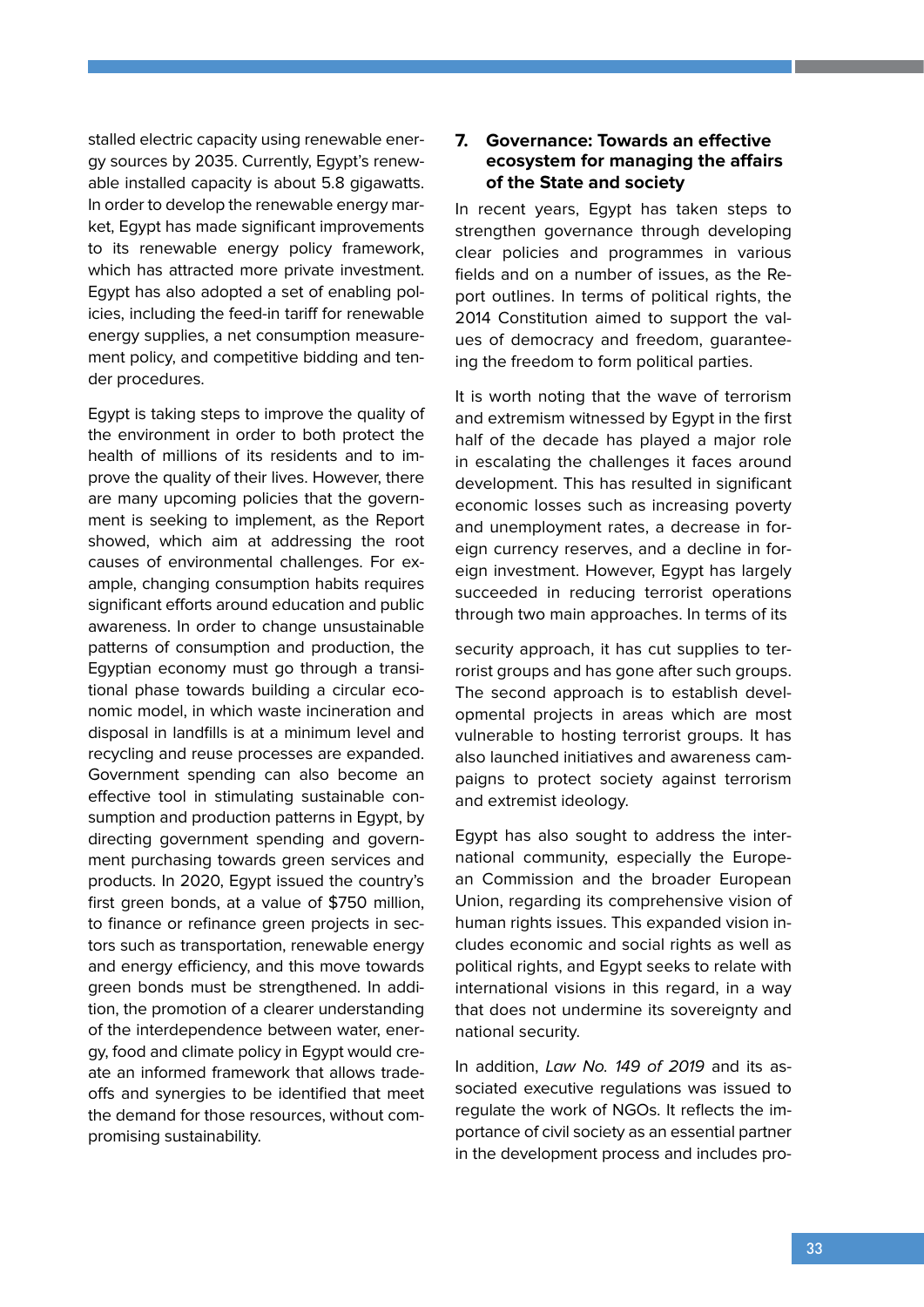visions that enhance the role of the sector and empower it to achieve its goals. In addition, the National Human Rights Strategy 2021-2030 was drafted.

The Report highlights the legislative and institutional reforms to the electoral process implemented in the past 10 years in order to enhance its integrity and transparency. In this period, the National Elections Authority was established as an independent body that manages the presidential, parliamentary, and local electoral processes. In addition, regulations around campaign financing were put in place and judicial oversight of the electoral process was enhanced.

With regards to administrative reform, an integrated vision on administrative reform was launched in 2014 with the aim of developing an efficient and effective administrative apparatus characterized by governance, subject to accountability, and strongly contributing to achieving the development goals of the State and to raising the level of citizens' satisfaction. To implement this vision, Egypt has taken a number of measures, including issuing the Civil Service Law (Law No. 81 of 2016) and its executive regulations, representing a major turning point for Egypt's public administration system. Other measures include legislative reforms, institutional development, capacity development, automation of government services and developing databases.

In 2017, Egypt announced measures to transition to performance and programme-based budgeting, control state expenditures and to link financial allocations for programmes to performance indicators for evaluation, with the aim of contributing to the effectiveness and efficiency of development programmes. Both the Ministry of Finance and the Egyptian Tax Authority are working on improving the tax system, including via automation to combat tax evasion, increase collection rates, and integrating the informal sector into the formal economy. In addition, in recent years there has been significant development in the Ministry of Finance's financial reporting systems. Reports are now more detailed in terms of information and analysis, allowing for greater transparency regarding the state's economic and fiscal situation. Draft and final state budgets are now published as well, along with other relevant budget documents.

In terms of administrative monitoring and evaluation, Egypt has established a national system to monitor and evaluate governmental performance, with objectives including monitoring, and evaluation of the performance of all state agencies to address deficiencies via urgent intervention measures. This system is linked to the state's general budget in order to ensure the efficient allocation of resources.27 Egypt has also established an integrated system to prepare and monitor its investment plan, within the framework of efforts to develop the planning process and enhance administrative accountability, transparency and effectiveness.28

Egypt has taken steps to combat corruption, in line with the provisions of Article 218 of the Constitution, which obligate the State to combat corruption and uphold the values of integrity and transparency. Egypt has also prepared a second version of the National Anti-Corruption Strategy 2019-2022. Furthermore, it has also worked in recent years on enhancing transparency and participation and followed a general approach of improving communication processes with citizens and keeping them informed through different mechanisms, especially social media.

Digital transformation has topped Egypt's priorities due to its importance in enhancing governance in terms of improving effectiveness and spending efficiency, reducing corruption, enhancing responsiveness, and improving accountability. In 2019, Egypt launched the government e-payment system, which aims to boost the performance of public finances through good and effective management of cash flows, and to increase the efficiency of the implementation and performance of the State's general budget.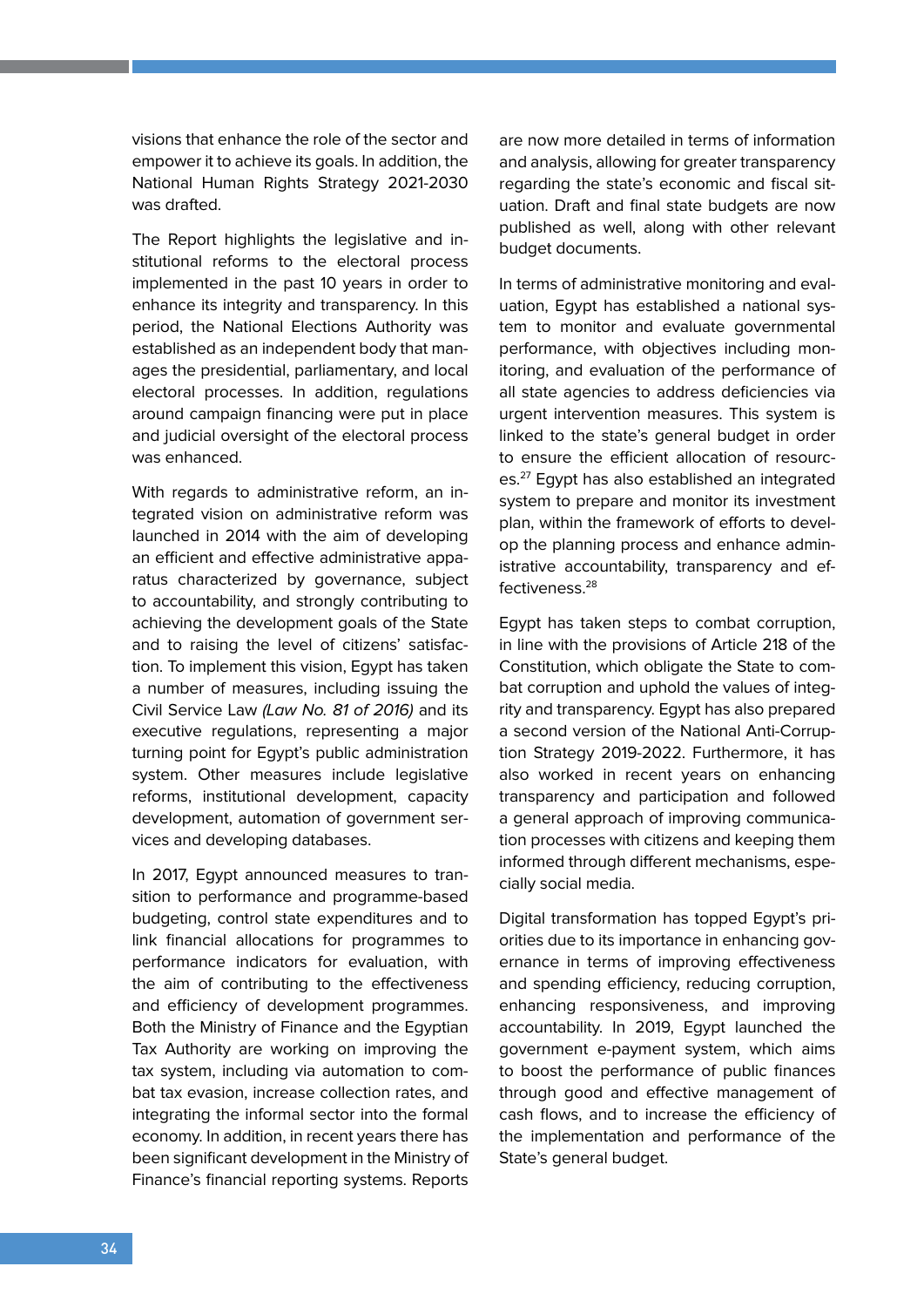With regard to the localization of the Sustainable Development Goals, the 2014 Constitution sought to empower local administration. It ensured support for administrative, financial and economic decentralization in pursuit of social justice. Two draft laws on the general planning of state and local administration were subsequently developed, in line with the constitutional provisions related to decentralization.

Egypt's policies in the upcoming period aim to improve performance on international and regional indicators in terms of governance and anti-corruption by promoting digital transformation. This move towards digitalization has been proven to be of great importance during the COVID-19 pandemic, justifying the focus and investment on this issue recent years. Egypt views the issue of digital transformation as part of a larger framework of digital inclusion, which includes issues of digital transformation and cybersecurity, and issues related to enhancing the digital capabilities of all members of society, to ensure the right of

individuals to development in its modern aspects, while coping with the current requirements. Egypt is also seeking to empower local administration by accelerating the issuance of the aforementioned related laws. In addition, it will increase investments directed to the governorates according to financing formulaes that take into account the development disparities between the different governorates, as well as supporting local capacity building and preparations for holding local elections. Egypt aims to continue strengthening government communication and to adopt a more transparent and detailed approach to the circulation and dissemination of information. It also seeks to provide feedback mechanisms that will allow citizens to express their opinions and state bodies to respond to them. This is in addition to cooperation and coordination between state authorities, the private sector, civil society, and citizens, as all have a role to play in, and a responsibility for, the process of strengthening governance.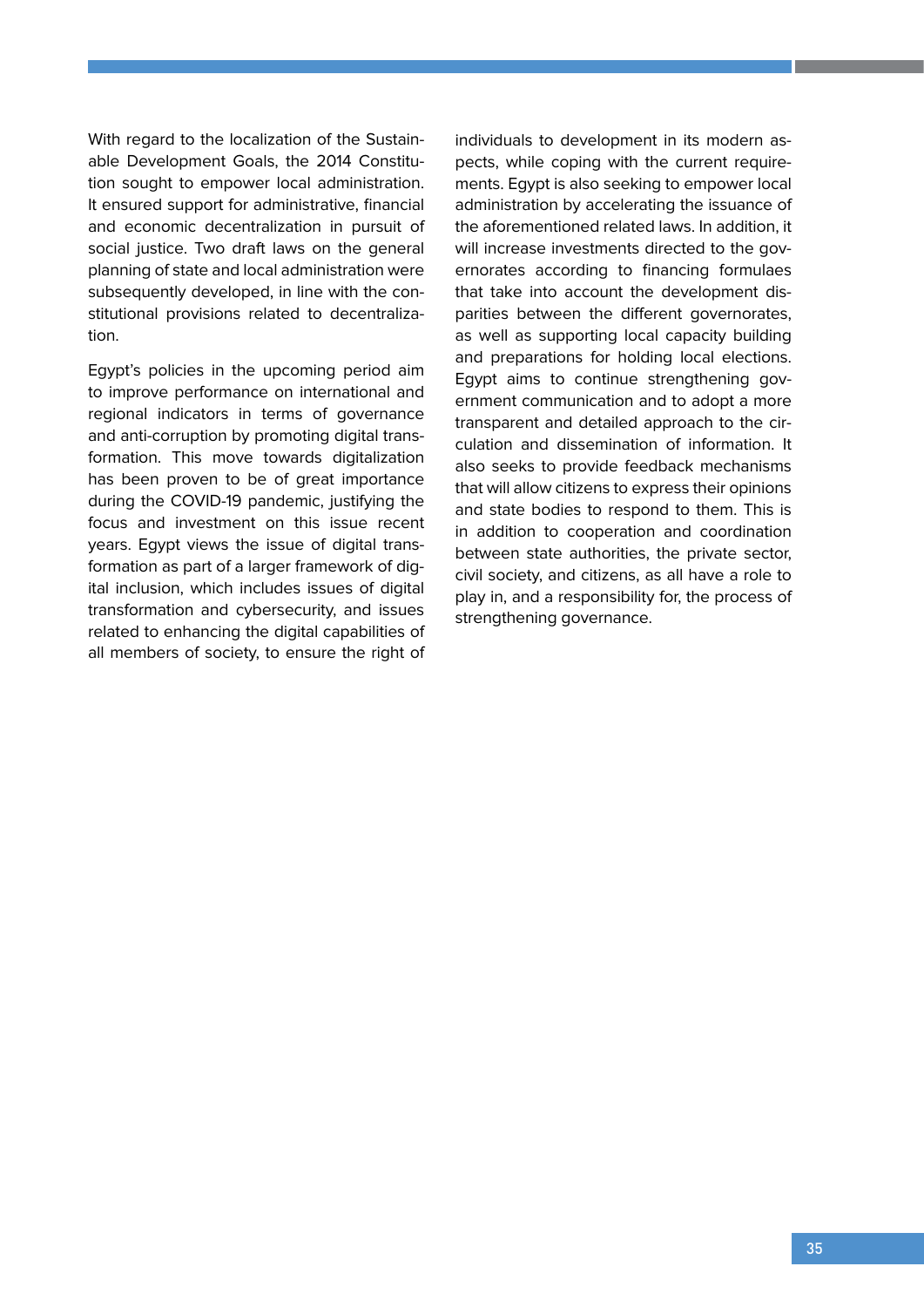# **Conceptual framework and methodology**

## **Conceptual framework**

Development is a human right which implies the need to observe many principles, including participation, peace, equality, and rule of law. According to Article 8 of the Declaration on the Right to Development, adopted by the United Nations General Assembly in 1986, states "should undertake, at the national level, all necessary measures for the realization of the right to development and shall ensure, inter alia, equality of opportunity for all in their access to basic resources, education, health services, food, housing, employment and the fair distribution of income. Effective measures should be undertaken to ensure that women have an active role in the development process."1

Since then, international discussions around the concept of human development have focused on the idea that "people are the real wealth of a nation," as stated in the United Nations Development Programme's (UNDP) first Human Development Report, issued in 1990. The report emphasized that economic growth in itself is a means of development but not its primary goal. Human development is the process of expanding the range of people's choices, and these choices may change over time, but include three main elements: a healthy life, access to knowledge, and access to the resources necessary to live at a decent standard. If these three choices are not available, people will be unable to access opportunities.<sup>2</sup> If more people gain abilities and skills and enjoy the opportunities to use those capacities, the scope of their choices will be expanded. Accordingly, it can be said that human development reflects the balance between capabilities and opportunities.<sup>3</sup>

Sustainable development "meets the needs of the present without compromising the ability of future generations to meet their own needs."4 It is a comprehensive approach that looks at the economic, social and environmental dimensions of development. Based on this concept, the 2030 Agenda for Sustainable Development, made up of 17 Sustainable Development Goals (SDGs), was adopted by the United Nations General Assembly in 2015.

The SDGs are considered the destination of development efforts, and strengthening levels of human development helps to reach that destination.5 There are common links between human development and the SDGs; both focus on pivotal issues such as reducing poverty, reducing inequality, and ensuring gender equality, among others.<sup>6</sup> But while human development is part of the process of achieving the SDGs, it is a broader overall goal that goes beyond the target of 2030.

A number of elements help foster development, such as economic and social reforms that create inclusive growth, reduce poverty and enhance well-being. Other elements include investment in human capital, the promotion of environmental sustainability, the empowerment of women, and the strengthening of governance. Many research studies that have looked at the correlation between economic growth and human development affirm that the relationship between the two is reciprocal: while economic growth provides the resources needed to improve human development, improving conditions related to human development can have a positive impact on economic growth as well.<sup>7</sup> Economic reforms, especially in the field of infrastructure, also have a relationship with economic growth. Accordingly, if countries pay more attention to economic reforms and investment in infrastructure, their human development indicators will be improved.<sup>8</sup> In Egypt, the recent economic reform programme and related investments in infrastructure and in major state projects have led to positive results reflected in economic growth and unemployment figures, which are expected, in turn, to positively impact human development indicators.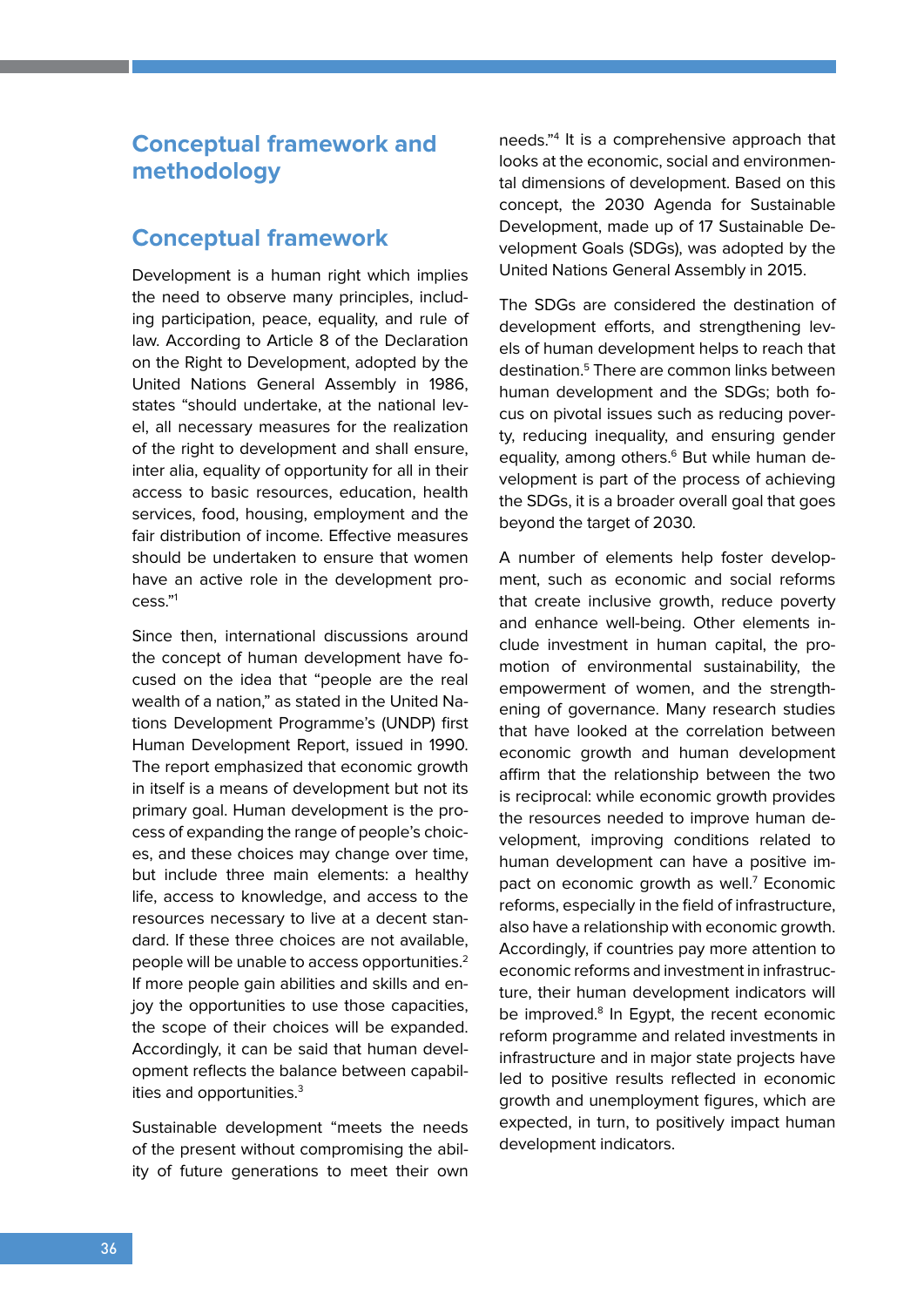There has been considerable research into the impact of social spending on human development. These studies all conclude that increasing this type of spending has positive impacts on the levels of human development.<sup>9</sup> In particular, public spending on policies targeted at the poor positively affects well-being.<sup>10</sup> These studies look at the impact of social protection programmes, including social safety nets, on reducing poverty and promoting economic growth by providing services to the poorest groups. As a result, these programmes are considered a stimulus for inclusive growth.<sup>11</sup> Decision makers in Egypt have realized the importance of social protection programmes and social safety nets and have implemented a number of major policy transformations that have had led to qualitative transformations in social protection programming. These programmes have been transformed from relief functions to preventive and promotive functions, with the aim of empowering the poorest people in society.

Several studies have emphasized the importance of human capital as one of the main factors in promoting economic development and growth in both the short and long term.12 These studies have demonstrated that increased spending on health and education contributes to promoting human development, $13$  and that the increased spending has positive impacts on health care, child mortality rates, illiteracy rates and school enrolment.<sup>14</sup> Given the importance of health as one of the basic elements of human development, including aspects of expenditure and life expectancy at birth, many studies have looked at the relationship between spending on health and economic growth. These studies have proved that increased spending on health positively affects high rates of economic growth<sup>15</sup> and therefore positively impacts human development. The same applies to education: studies have shown that the increased spending on education contributes to increasing economic growth rates<sup>16</sup> and thus improving human development levels. The 2014 Constitution of Egypt affirmed the importance of spending on education and

health and mandated increased spending in these areas. Egypt has followed this approach in recent years due to confidence that increasing public spending on these services will enhance the levels of human development in the country. Studies have also indicated a positive correlation between housing and economic and social growth. Providing housing at reasonable prices enhances economic growth, $17$ and investing in social housing can have a significant impact on the health and well-being of beneficiaries. Furthermore, providing housing for low-income people or those who are unable to obtain adequate housing also supports equality and contributes to reducing poverty rates.<sup>18</sup> Egypt has adopted this approach in recent years, making efforts to support adequate housing, eliminate unsafe settlements, and boost the amount of social housing available to low- and middle-income earners.

Human development is also affected by environmental factors; for example, air pollution affects people's health, especially that of children, and may increase mortality rates. Inadequate sanitation services and lack of hygiene also affect people's health. Furthermore, natural disasters and the resulting damage are one of the main factors that affect people's lives.<sup>19</sup> capabilities and opportunities. The poorest are usually the most vulnerable to water and air pollution, as well as to natural disasters, which reduces resources and increases poverty rates.<sup>20</sup> Given the importance of environmental issues in achieving human development, human development reports since 2011 have singled out indicators on environmental sustainability, such as primary energy supplies and carbon dioxide emissions, using differing environmental indicators over the years. In 2013, environmental sustainability indicators included greenhouse gas emissions, natural resources, and the number of deaths as a result of natural disasters.<sup>21</sup> This focus on environmental issues in the reports has likely prompted a number of researchers to work to include environmental indicators, through quantitative studies, within human development indicators, in order to achieve a balanced understanding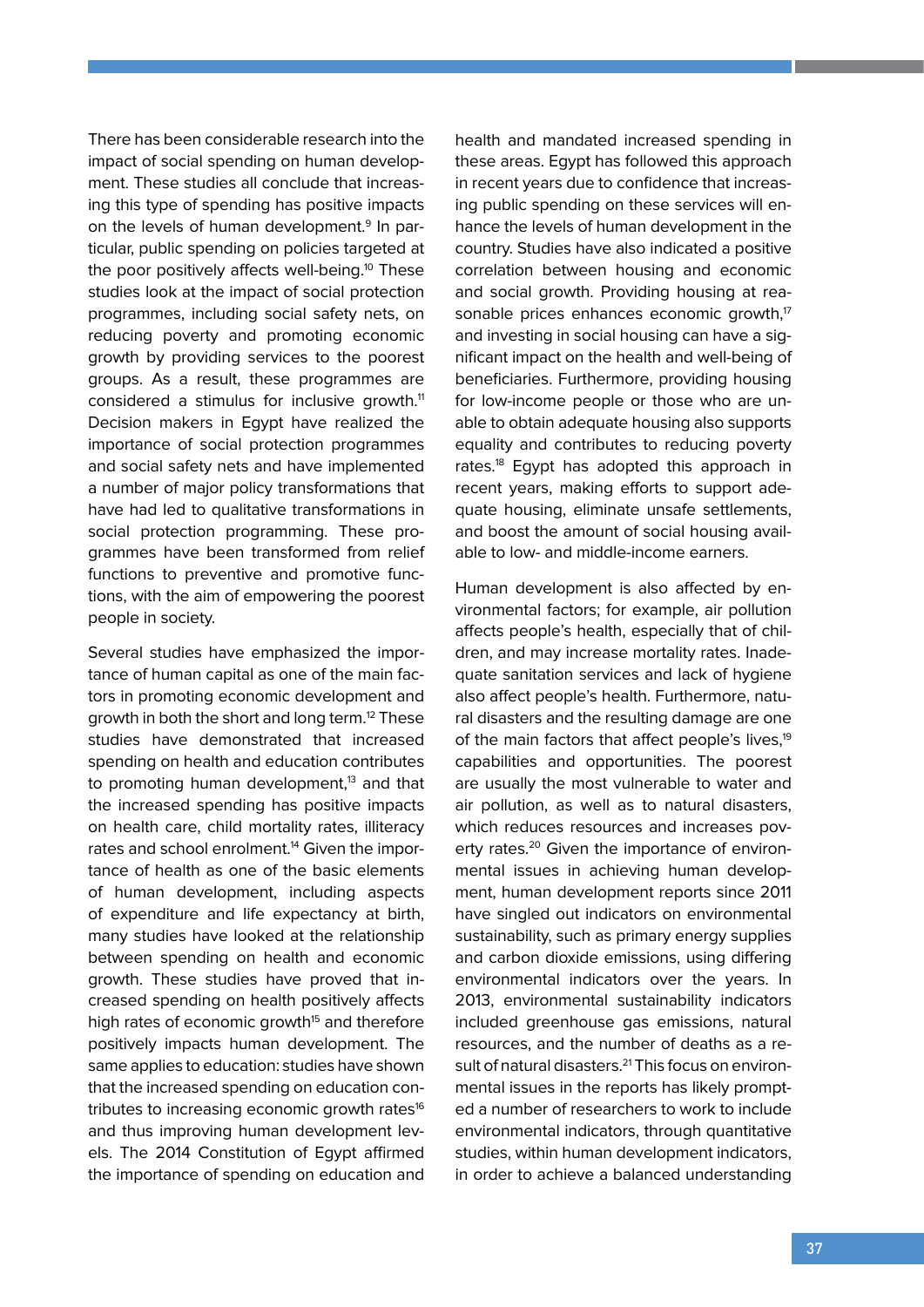of human development.<sup>22</sup> Egypt pays great attention to issues related to climate change and in recent years has focused on investing in renewable energy, which contributes to reducing emissions and on providing a range of climate-friendly opportunities to mitigate climate risks while achieving sustainable economic development.

Gender equality is an important component of human development as an expanding gap between men and women will have a negative impact on human development levels.<sup>23</sup> Social customs and norms can also affect men and women's equality in access to resources and services. By contrast, equality between the genders positively impacts many fields such as education, health, social protection and work;<sup>24</sup> many studies have concluded that there is a positive correlation between women's empowerment and economic growth.25 Policies that support women's empowerment in education, health and work increase economic growth rates, and thus boost levels of human development.<sup>26</sup> Egypt has worked to promote the political, economic and social empowerment of, and protection of, women. These efforts have been positively reflected in the unemployment rates among women and in women's participation in political life. Measures to protect women have also been strengthened.

Governance also has an impact on human development by impacting the effectiveness of services related to development. Studies have proven that institutional capacities are a key determinant of outcomes related to health systems, to improving school enrolment rates, and to promoting economic growth.27 Many studies have demonstrated the close relationship between the principles of governance and human development, with government effectiveness, rule of law, regulatory quality, transparency, and anti-corruption measures all contributing to human development. Countries with high levels of good governance also

typically enjoy high rates of human development,<sup>28</sup> for example in developed countries such as Austria, Belgium, Denmark, and Germany, which have high scores on governance indicators.29 Governance-related indicators have witnessed a noticeable improvement in Egypt in recent years as the result of reforms in a number of areas. Especially significant have been efforts at administrative reform and combating corruption, in addition to the political reforms guaranteed by the 2014 Constitution. These reforms are expected to have a positive impact on human development.

The Egypt Human Development Report 2021 is based on the ideas outlined above, the right to development and a country's people as its real wealth, and centres human beings in the process of change and development. The Report identifies a set of approaches to achieving these two principles and thus improving levels of human development in Egypt. These approaches include investing in human capital, promoting economic and social reform, enhancing environmental sustainability, empowering women, and strengthening governance. The Report considers both the latter two issues, empowering women and strengthening governance, to intersect with all the other approaches. For example, economic and social reforms require parallel policies to empower women both economically and socially. It also requires strong and supportive institutions that are able to implement reforms and policies effectively and efficiently. The Report also assesses that these stimuli will not only boost human development but ultimately function as building blocks on the path to achieving sustainable development. The aim is not only to achieve the 2030 Agenda and the SDGs, but to foster long-term sustainable development beyond 2030.

The following figure illustrates the conceptual framework on which the Egypt Human Development Report 2021 is based.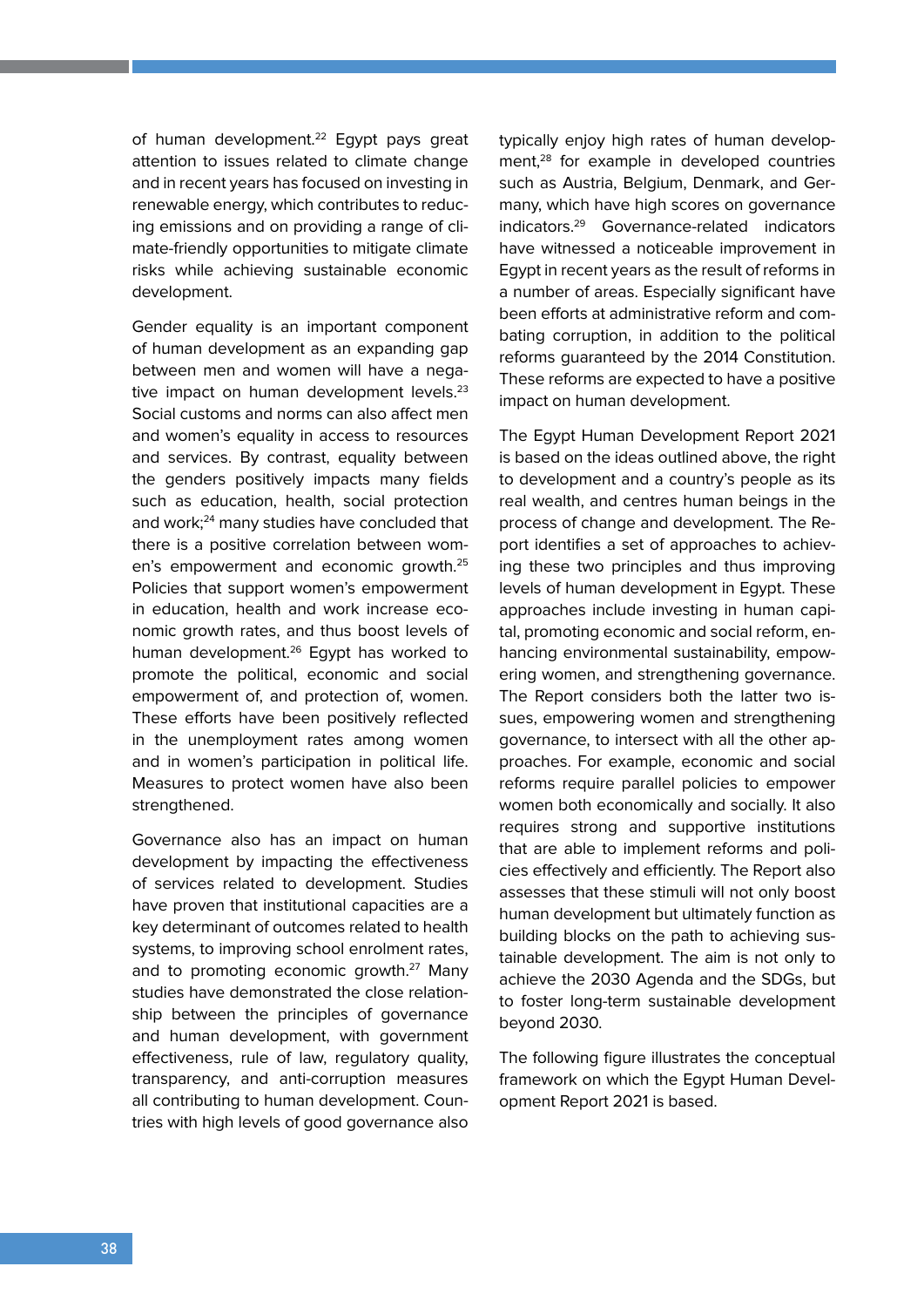#### **Catalysts of the right to development**



The Report scrutinizes the steps taken by Egypt over the past decade and analyses these measures in light of human development drivers, from the perspective of the right to development. The Report discusses the future path for the reforms undertaken in terms of the plans and strategies prepared, and in light of the evolution of development thought at the global level and the relevant successful international experiences and expertise. Its methodology is based on an analysis of indicators and data, and it raises issues that reflect the intersection and interactions between the different variables, and their cross-cutting impacts. It also reflects the intersection between the three dimensions of sustainable development: economic, social and environmental. The analysis also depends on developing coherent and comprehensive frameworks for the policies and actions taken by Egypt during the previous years in contexts commensurate with international development thought, reflected in the reports of various United Nations funds, programmes and specialized agencies, and the sustainable development agenda. The

analysis also gives considerable weight to the impacts of the COVID-19 pandemic on the issues discussed in the Report.

### **Methodology and reporting**

The Egypt Human Development Report 2021 is based on an analytical methodology that relies on a variety of primary and secondary sources. The experts who drafted the Report conducted a number of interviews with groups of specialists and decision makers to deepen their understanding of a range of different issues and policies and to verify data and information. The Report used data from local, regional and international sources, and looked at the results of indicators related to the SDGs and to national sustainable development goals. The most important databases for analysing the demographic situation and economic performance at the macro, sectoral and geographical levels include Egypt's economic census of 2017/2018; the Household Income, Expenditure and Consumption surveys of 2015, 2017 and 2019; and the Population, Housing, and